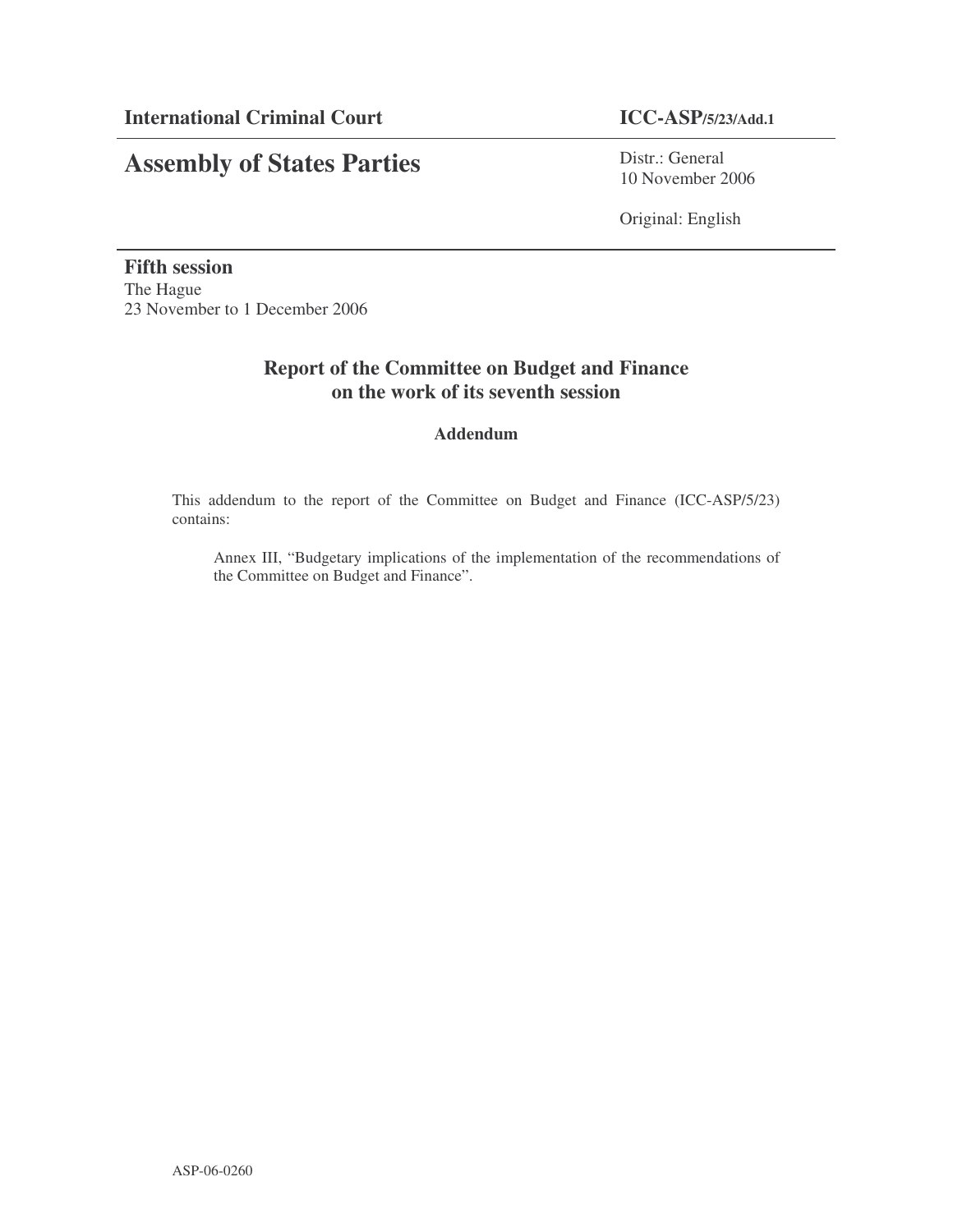# **Annex III**

# **Budgetary implications of the implementation of the recommendations of the Committee on Budget and Finance**

**Comparison of proposed budget and the recommendations of the Committee on Budget and Finance** *(Changes are indicated in grey)*

#### **TOTAL – ALL MAJOR PROGRAMMES**

|                                     |              | Proposed budget 2007  |          |              | CBF – Proposed budget 2007  |          |              | CBF changes           |            |         |
|-------------------------------------|--------------|-----------------------|----------|--------------|-----------------------------|----------|--------------|-----------------------|------------|---------|
| <i>Item</i>                         |              | (thousands of euros)  |          |              | <i>(thousands of euros)</i> |          |              | (thousands of euros)  |            |         |
|                                     | <b>Basic</b> | Situation-<br>related | Total    | <b>Basic</b> | Situation-<br>related       | Total    | <b>Basic</b> | Situation-<br>related | Total      | $\%$    |
| Judges                              | 5,833.1      |                       | 5,833.1  | 5,833.1      |                             | 5,833.1  |              |                       |            |         |
| Professional staff                  | 17,093.4     | 16,109.8              | 33,203.2 | 15,931.7     | 14,272.4                    | 30,204.1 | $-1,161.7$   | $-1,837.4$            | $-2,999.1$ | $-9.0$  |
| General Service staff               | 9,535.7      | 8,065.0               | 17,600.7 | 8,967.3      | 7,581.4                     | 16,548.7 | $-568.4$     | $-483.6$              | $-1,052.0$ | $-6.0$  |
| Subtotal staff                      | 26,629.1     | 24,174.8              | 50,803.9 | 24,899.0     | 21,853.8                    | 46,752.8 | $-1,730.1$   | $-2,321.0$            | $-4,051.1$ | $-8.0$  |
| General temporary assistance        | 2,248.3      | 4,880.2               | 7,128.5  | 2,350.4      | 4,953.3                     | 7,303.7  | 102.1        | 73.1                  | 175.2      | 2.5     |
| Temporary assistance for meetings   | 1,626.9      | 45.0                  | 1,671.9  | 1,626.9      | 45.0                        | 1,671.9  |              |                       |            |         |
| Overtime                            | 239.7        | 84.3                  | 324.0    | 239.7        | 84.3                        | 324.0    |              |                       |            |         |
| Consultants                         | 72.0         | 348.3                 | 420.3    | 62.0         | 176.9                       | 238.9    | $-10.0$      | $-171.4$              | $-181.4$   | $-43.2$ |
| Subtotal other staff                | 4,186.9      | 5,357.8               | 9,544.7  | 4,279.0      | 5,259.5                     | 9,538.5  | 92.1         | $-98.3$               | $-6.2$     | $-0.1$  |
| Travel                              | 1,016.2      | 3,520.8               | 4,537.0  | 952.2        | 3,106.0                     | 4,058.2  | $-64.0$      | $-414.8$              | $-478.8$   | $-10.6$ |
| Hospitality                         | 48.0         |                       | 48.0     | 48.0         |                             | 48.0     |              |                       |            |         |
| Contractual services incl. training | 3,357.6      | 4,302.5               | 7,660.1  | 3,350.1      | 3,951.0                     | 7,301.1  | $-7.5$       | $-351.5$              | $-359.0$   | $-4.7$  |
| General operating expenses          | 6,359.9      | 4,948.5               | 11,308.4 | 6,359.9      | 4,948.5                     | 11,308.4 |              |                       |            |         |
| Supplies and materials              | 1,025.0      | 474.9                 | 1,499.9  | 1,025.0      | 474.9                       | 1,499.9  |              |                       |            |         |
| Furniture and equipment             | 1,644.2      | 579.0                 | 2,223.2  | 1,644.2      | 579.0                       | 2,223.2  |              |                       |            |         |
| Subtotal non-staff                  | 13,450.9     | 13,825.7              | 27,276.6 | 13,379.4     | 13,059.4                    | 26,438.8 | $-71.5$      | $-766.3$              | $-837.8$   | $-3.1$  |
| Distributed maintenance             |              |                       |          |              |                             |          |              |                       |            |         |
| <b>Total All Major Programmes</b>   | 50,100.0     | 43,358.3              | 93,458.3 | 48,390.5     | 40,172.7                    | 88,563.2 | $-1,709.5$   | $-3,185.6$            | $-4,895.1$ | $-5.2$  |

|                       |              | Proposed budget 2007  |       |       | CBF – Proposed budget 2007 |       |              | CBF changes              |          |        |
|-----------------------|--------------|-----------------------|-------|-------|----------------------------|-------|--------------|--------------------------|----------|--------|
| <i>Item</i>           |              | Post table            |       |       | Post table                 |       |              | Post table               |          |        |
|                       | <b>Basic</b> | Situation-<br>related | Total | Basic | Situation-<br>related      | Total | <b>Basic</b> | Situation-<br>related    | Total    | $\%$   |
| Professional staff    | 160          | 181                   | 341   | 156   | 160                        | 316   |              | $-21$                    | $-25$    | $-7.3$ |
| General Service staff | 172          | 163                   | 335   | 164   | 156                        | 320   | -^           | $\overline{\phantom{a}}$ | $-1$ $-$ | $-4.5$ |
| <b>Total staff</b>    | 332          | 344                   | 676   | 320   | 316                        | 636   | $-12$        | $-28$                    | $-40$    | $-5.9$ |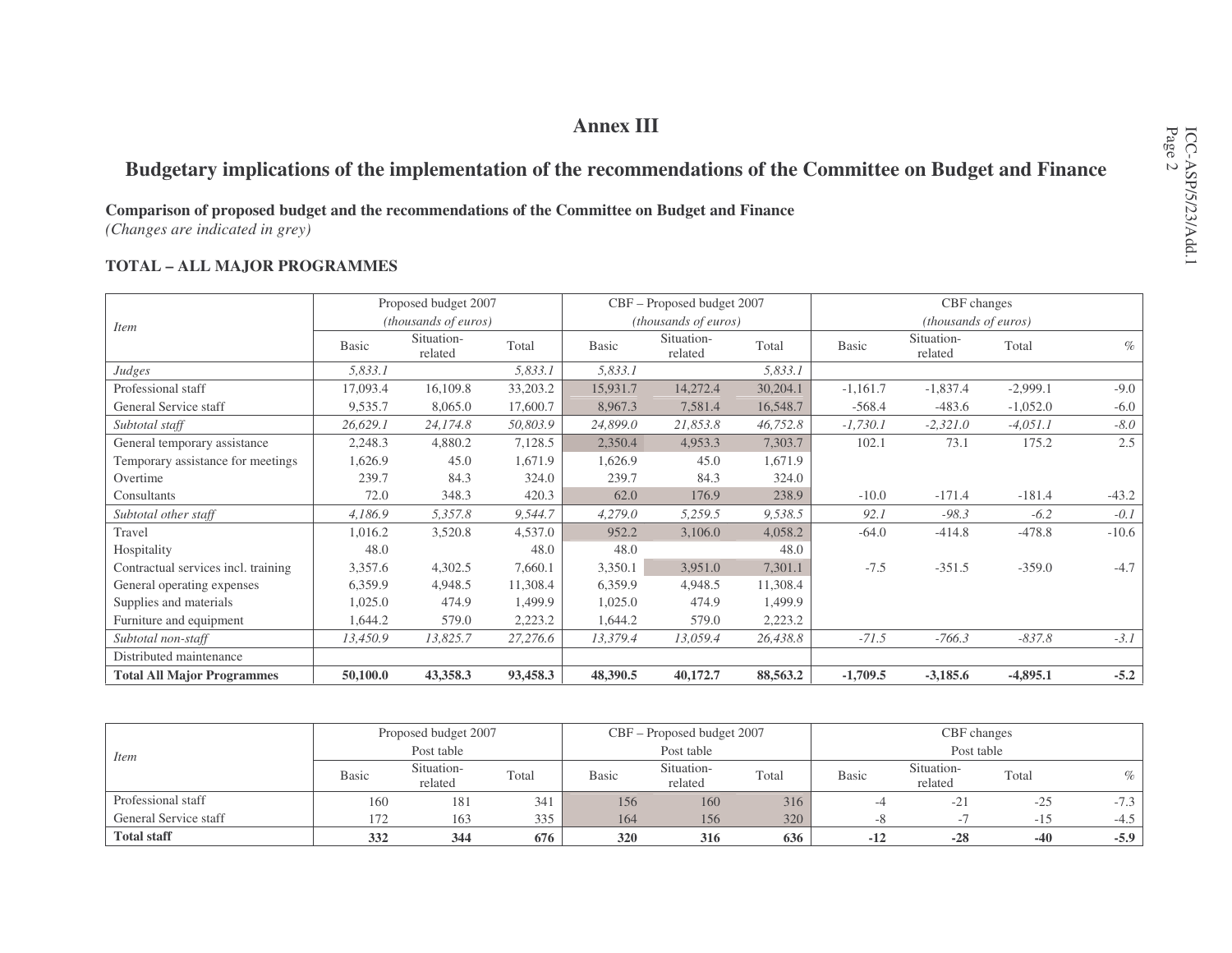*(Changes are indicated in grey)*

#### **1. Major Programme I - Judiciary**

|                                     |              | Proposed budget 2007          |          |              | CBF - Proposed budget 2007  |         |              | CBF changes           |          |         |
|-------------------------------------|--------------|-------------------------------|----------|--------------|-----------------------------|---------|--------------|-----------------------|----------|---------|
| <i>Item</i>                         |              | ( <i>thousands of euros</i> ) |          |              | <i>(thousands of euros)</i> |         |              | (thousands of euros)  |          |         |
|                                     | <b>Basic</b> | Situation-<br>related         | Total    | <b>Basic</b> | Situation-<br>related       | Total   | <b>Basic</b> | Situation-<br>related | Total    | $\%$    |
| Judges                              | 5,833.1      |                               | 5,833.1  | 5,833.1      |                             | 5,833.1 |              |                       |          |         |
| Professional staff                  | 2,403.3      | 626.8                         | 3,030.1  | 2,095.0      | 382.8                       | 2,477.8 | $-308.3$     | $-244.0$              | $-552.3$ | $-18.2$ |
| General Service staff               | 783.0        | 178.2                         | 961.2    | 755.8        | 171.9                       | 927.7   | $-27.2$      | $-6.3$                | $-33.5$  | $-3.5$  |
| Subtotal staff                      | 3,186.3      | 805.0                         | 3,991.3  | 2,850.8      | 554.7                       | 3,405.5 | $-335.5$     | $-250.3$              | $-585.8$ | $-14.7$ |
| General temporary assistance        | 96.5         | 90.0                          | 186.5    | 96.5         | 90.0                        | 186.5   |              |                       |          |         |
| Consultants                         | 35.0         |                               | 35.0     | 35.0         |                             | 35.0    |              |                       |          |         |
| Subtotal other staff                | 131.5        | 90.0                          | 221.5    | 131.5        | 90.0                        | 221.5   |              |                       |          |         |
| Travel                              | 188.5        | 70.0                          | 258.5    | 188.5        | 70.0                        | 258.5   |              |                       |          |         |
| Hospitality                         | 11.0         |                               | 11.0     | 11.0         |                             | 11.0    |              |                       |          |         |
| Contractual services incl. training | 30.7         |                               | 30.7     | 30.7         |                             | 30.7    |              |                       |          |         |
| General operating expenses          | 47.0         |                               | 47.0     | 47.0         |                             | 47.0    |              |                       |          |         |
| Supplies and materials              | 5.0          |                               | 5.0      | 5.0          |                             | 5.0     |              |                       |          |         |
| Furniture and equipment             | 10.0         |                               | 10.0     | 10.0         |                             | 10.0    |              |                       |          |         |
| Subtotal non-staff                  | 292.2        | 70.0                          | 362.2    | 292.2        | 70.0                        | 362.2   |              |                       |          |         |
| Distributed maintenance             | 157.4        | 29.1                          | 186.5    | 155.9        | 21.0                        | 176.9   | $-1.5$       | $-8.1$                | $-9.6$   | $-5.1$  |
| <b>Total Major Programme I</b>      | 9,600.5      | 994.1                         | 10,594.6 | 9,263.5      | 735.7                       | 9,999.2 | $-337.0$     | $-258.4$              | $-595.4$ | $-5.6$  |

|                       |              | Proposed budget 2007  |       |       | CBF – Proposed budget 2007 |            |       | CBF changes           |       |         |
|-----------------------|--------------|-----------------------|-------|-------|----------------------------|------------|-------|-----------------------|-------|---------|
| <i>Item</i>           |              | Post table            |       |       | Post table                 |            |       | Post table            |       |         |
|                       | <b>Basic</b> | Situation-<br>related | Total | Basic | Situation-<br>related      | Total      | Basic | Situation-<br>related | Total |         |
| Professional staff    |              |                       | 31    | 24    |                            | $\angle l$ |       |                       |       | $-12.9$ |
| General Service staff |              |                       | 16    |       |                            | 16         |       |                       |       |         |
| <b>Total staff</b>    | 38           |                       | 47    |       |                            | 43         |       |                       |       | $-8.5$  |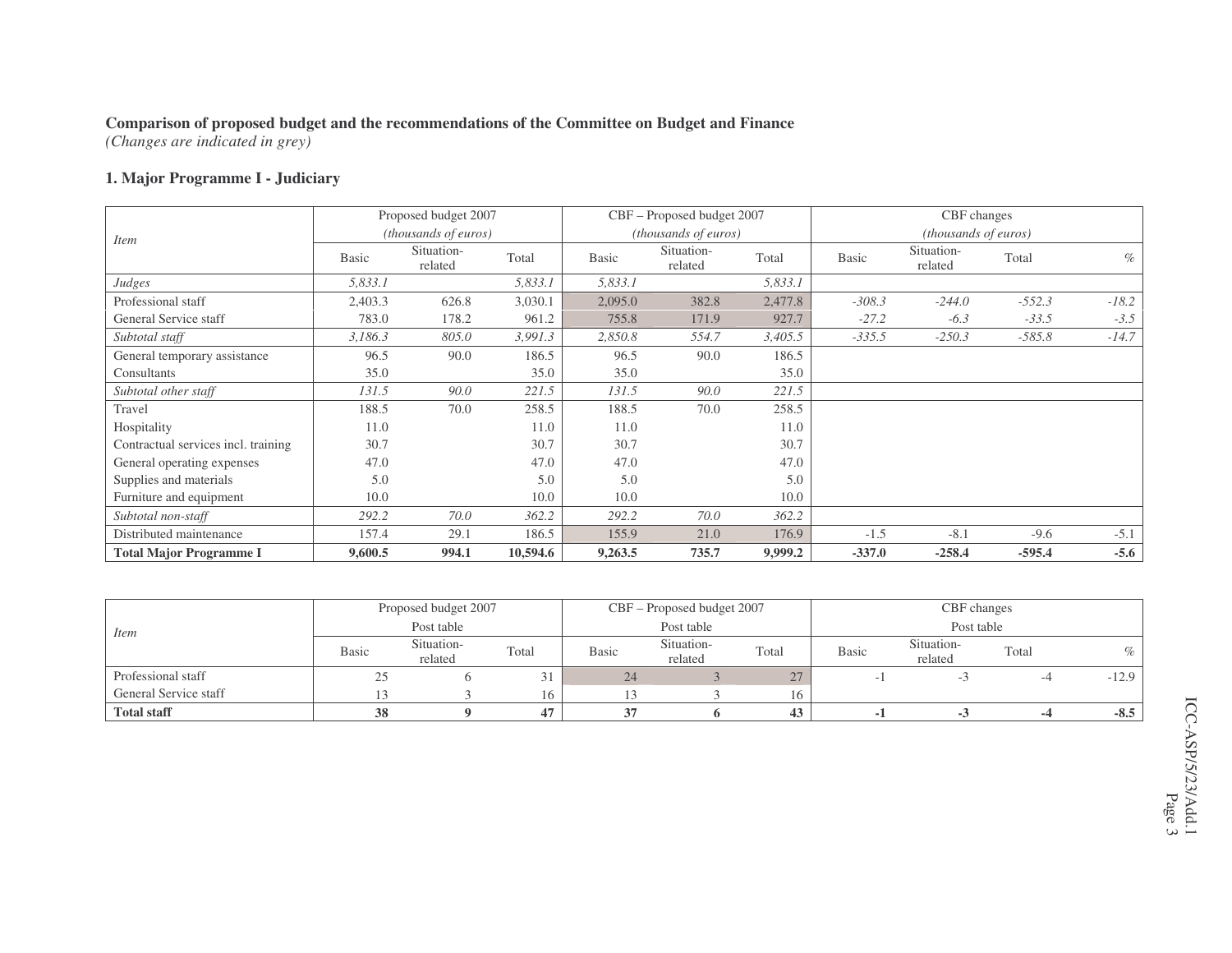*(Changes are indicated in grey)*

#### **1.1 Programme 1100 – Presidency**

|                                     |              | Proposed budget 2007  |         |         | CBF - Proposed budget 2007 |         |              | CBF changes           |          |         |
|-------------------------------------|--------------|-----------------------|---------|---------|----------------------------|---------|--------------|-----------------------|----------|---------|
| <i>Item</i>                         |              | (thousands of euros)  |         |         | (thousands of euros)       |         |              | (thousands of euros)  |          |         |
|                                     | <b>Basic</b> | Situation-<br>related | Total   | Basic   | Situation-<br>related      | Total   | <b>Basic</b> | Situation-<br>related | Total    | $\%$    |
| Judges                              | 1,056.0      |                       | 1,056.0 | 1,056.0 |                            | 1,056.0 |              |                       |          |         |
| Professional staff                  | 899.9        |                       | 899.9   | 807.0   |                            | 807.0   | $-92.9$      |                       | $-92.9$  | $-10.3$ |
| General Service staff               | 307.8        |                       | 307.8   | 297.4   |                            | 297.4   | $-10.4$      |                       | $-10.4$  | $-3.4$  |
| Subtotal staff                      | 1,207.7      |                       | 1,207.7 | 1,104.4 |                            | 1,104.4 | $-103.3$     |                       | $-103.3$ | $-8.6$  |
| General temporary assistance        | 46.5         |                       | 46.5    | 46.5    |                            | 46.5    |              |                       |          |         |
| Consultants                         | 35.0         |                       | 35.0    | 35.0    |                            | 35.0    |              |                       |          |         |
| Subtotal other staff                | 81.5         |                       | 81.5    | 81.5    |                            | 81.5    |              |                       |          |         |
| Travel                              | 96.3         |                       | 96.3    | 96.3    |                            | 96.3    |              |                       |          |         |
| Hospitality                         | 10.0         |                       | 10.0    | 10.0    |                            | 10.0    |              |                       |          |         |
| Contractual services incl. training | 16.0         |                       | 16.0    | 16.0    |                            | 16.0    |              |                       |          |         |
| General operating expenses          | 47.0         |                       | 47.0    | 47.0    |                            | 47.0    |              |                       |          |         |
| Supplies and materials              | 5.0          |                       | 5.0     | 5.0     |                            | 5.0     |              |                       |          |         |
| Furniture and equipment             |              |                       |         |         |                            |         |              |                       |          |         |
| Subtotal non-staff                  | 174.3        |                       | 174.3   | 174.3   |                            | 174.3   |              |                       |          |         |
| Distributed maintenance             | 56.5         |                       | 56.5    | 54.8    |                            | 54.8    | $-1.7$       |                       | $-1.7$   | $-3.0$  |
| <b>Total programme</b>              | 2,576.0      |                       | 2,576.0 | 2,471.0 |                            | 2,471.0 | $-105.0$     |                       | $-105.0$ | $-4.1$  |

|                       |       | Proposed budget 2007  |               |       | CBF – Proposed budget 2007 |       | CBF changes |                       |            |         |
|-----------------------|-------|-----------------------|---------------|-------|----------------------------|-------|-------------|-----------------------|------------|---------|
| <i>Item</i>           |       | Post table            |               |       | Post table                 |       |             |                       | Post table |         |
|                       | Basic | Situation-<br>related | Total         | Basic | Situation-<br>related      | Total | Basic       | Situation-<br>related | Total      |         |
| Professional staff    |       |                       |               |       |                            |       |             |                       |            | $-11.1$ |
| General Service staff |       |                       |               |       |                            |       |             |                       |            |         |
| <b>Total staff</b>    |       |                       | $\mathbf{14}$ |       |                            | ⊥৺    |             |                       |            | $-7.1$  |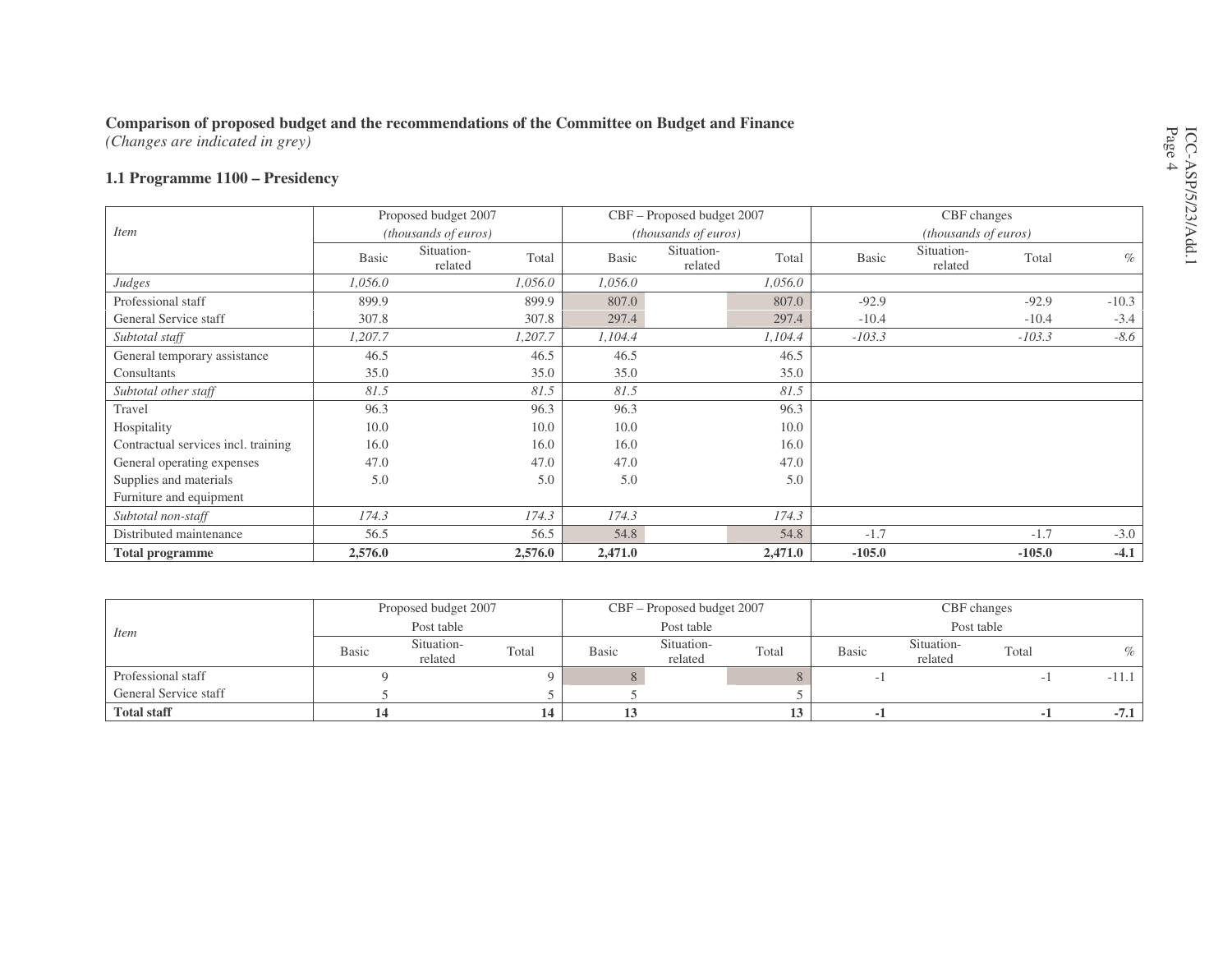*(Changes are indicated in grey)*

#### **1.2 Programme 1200 – Chambers**

| <i>Item</i>                         |              | Proposed budget 2007  |         |              | CBF - Proposed budget 2007 |         |              | CBF changes           |          |         |
|-------------------------------------|--------------|-----------------------|---------|--------------|----------------------------|---------|--------------|-----------------------|----------|---------|
|                                     |              | (thousands of euros)  |         |              | (thousands of euros)       |         |              | (thousands of euros)  |          |         |
|                                     | <b>Basic</b> | Situation-<br>related | Total   | <b>Basic</b> | Situation-<br>related      | Total   | <b>Basic</b> | Situation-<br>related | Total    | $\%$    |
| Judges                              | 4,777.1      |                       | 4,777.1 | 4,777.1      |                            | 4,777.1 |              |                       |          |         |
| Professional staff                  | 1,503.4      | 626.8                 | 2,130.2 | 1,288.0      | 382.8                      | 1,670.8 | $-215.4$     | $-244.0$              | $-459.4$ | $-21.6$ |
| General Service staff               | 475.2        | 178.2                 | 653.4   | 458.4        | 171.9                      | 630.3   | $-16.8$      | $-6.3$                | $-23.1$  | $-3.5$  |
| Subtotal staff                      | 1,978.6      | 805.0                 | 2,783.6 | 1,746.4      | 554.7                      | 2,301.1 | $-232.2$     | $-250.3$              | $-482.5$ | $-17.3$ |
| General temporary assistance        | 50.0         | 90.0                  | 140.0   | 50.0         | 90.0                       | 140.0   |              |                       |          |         |
| Subtotal other staff                | 50.0         | 90.0                  | 140.0   | 50.0         | 90.0                       | 140.0   |              |                       |          |         |
| Travel                              | 92.2         | 70.0                  | 162.2   | 92.2         | 70.0                       | 162.2   |              |                       |          |         |
| Hospitality                         | 1.0          |                       | 1.0     | 1.0          |                            | 1.0     |              |                       |          |         |
| Contractual services incl. training | 14.7         |                       | 14.7    | 14.7         |                            | 14.7    |              |                       |          |         |
| Furniture and equipment             | 10.0         |                       | 10.0    | 10.0         |                            | 10.0    |              |                       |          |         |
| Subtotal non-staff                  | 117.9        | 70.0                  | 187.9   | 117.9        | 70.0                       | 187.9   |              |                       |          |         |
| Distributed maintenance             | 100.9        | 29.1                  | 130.0   | 101.1        | 21.0                       | 122.1   | 0.2          | $-8.1$                | $-7.9$   | $-6.1$  |
| <b>Total programme</b>              | 7,024.5      | 994.1                 | 8,018.6 | 6,792.5      | 735.7                      | 7,528.2 | $-232.0$     | $-258.4$              | $-490.4$ | $-6.1$  |

|                       |              | Proposed budget 2007  |                                    |              | CBF – Proposed budget 2007 |       |              | CBF changes           |       |         |
|-----------------------|--------------|-----------------------|------------------------------------|--------------|----------------------------|-------|--------------|-----------------------|-------|---------|
| <i>Item</i>           |              | Post table            |                                    |              | Post table                 |       |              | Post table            |       |         |
|                       | <b>Basic</b> | Situation-<br>related | Total                              | <b>Basic</b> | Situation-<br>related      | Total | <b>Basic</b> | Situation-<br>related | Total | $\%$    |
| Professional staff    | Iб           |                       | $\cap$<br>$\overline{\phantom{a}}$ | 16           |                            | 19    |              |                       |       | $-13.6$ |
| General Service staff |              |                       |                                    |              |                            |       |              |                       |       |         |
| <b>Total staff</b>    |              |                       | 33                                 |              |                            | 30    |              |                       |       | $-9.1$  |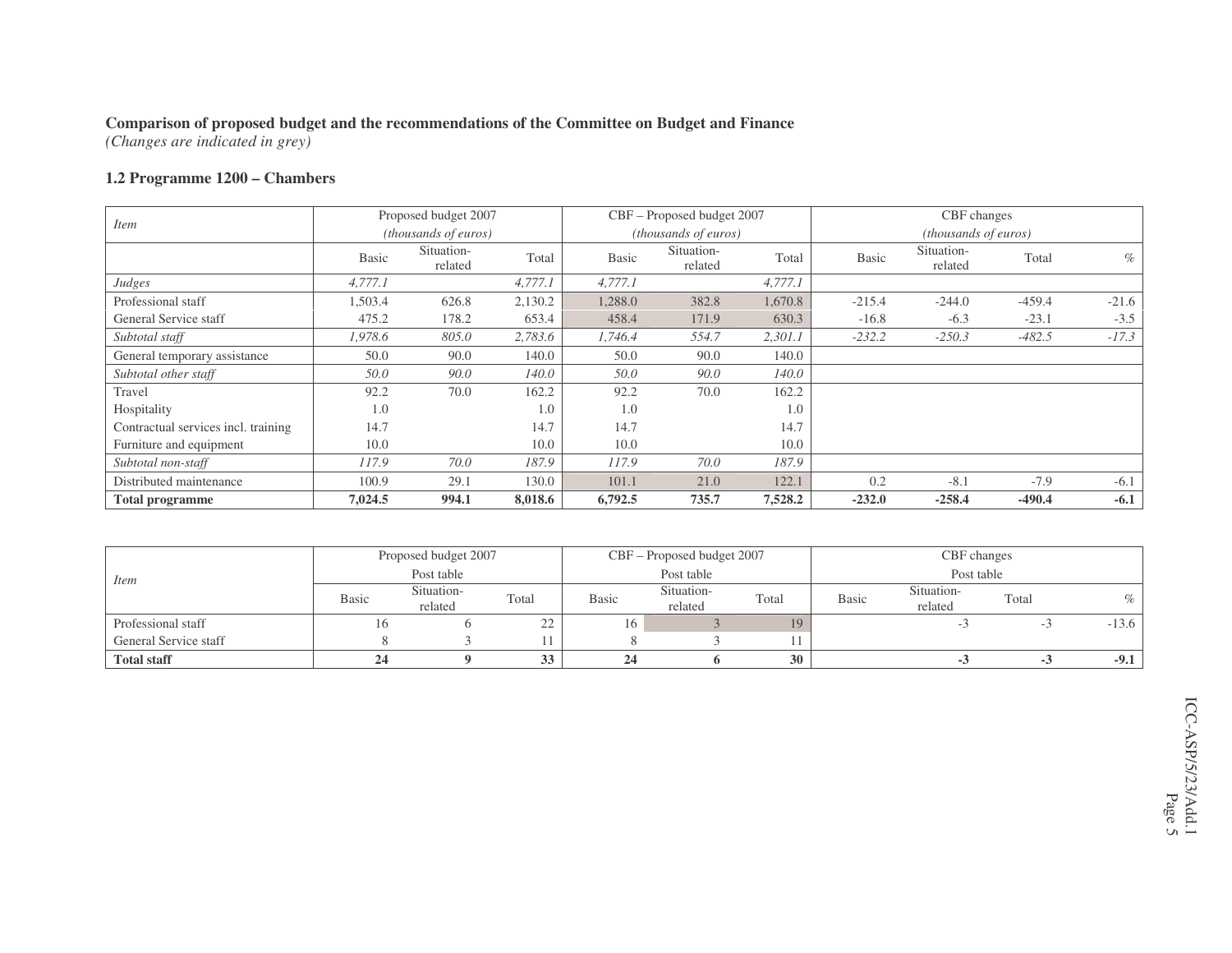### **Comparison of proposed budget and the recommendations of the Committee on Budget and Finance** *(Changes are indicated in grey)*

#### **2. Major Programme II – Office of the Prosecutor**

|                                     |              | Proposed budget 2007  |            |              | CBF – Proposed budget 2007 |          |              | CBF changes           |            |         |
|-------------------------------------|--------------|-----------------------|------------|--------------|----------------------------|----------|--------------|-----------------------|------------|---------|
| <i>Item</i>                         |              | (thousands of euros)  |            |              | (thousands of euros)       |          |              | (thousands of euros)  |            |         |
|                                     | <b>Basic</b> | Situation-<br>related | Total      | <b>Basic</b> | Situation-<br>related      | Total    | <b>Basic</b> | Situation-<br>related | Total      | $\%$    |
| Professional staff                  | 3,755.9      | 10,330.4              | 14,086.3   | 3,525.1      | 9,370.0                    | 12,832.5 | $-230.8$     | $-960.4$              | $-1,191.2$ | $-8.5$  |
| General Service staff               | 967.6        | 2,794.3               | 3,761.9    | 933.7        | 2,610.4                    | 3,606.7  | $-33.9$      | $-183.9$              | $-217.8$   | $-5.8$  |
| Subtotal staff                      | 4,723.5      | 13,124.7              | 17,848.2   | 4,458.8      | 11,980.4                   | 16,439.2 | $-264.7$     | $-1,144.3$            | $-1,409.0$ | $-7.9$  |
| General temporary assistance        | 36.1         | 3,107.1               | 3,143.2    | 36.1         | 3,194.5                    | 3,230.6  |              | 87.4                  | 87.4       | 2.8     |
| Overtime                            | 15.0         |                       | 15.0       | 15.0         |                            | 15.0     |              |                       |            |         |
| Consultants                         |              | 249.3                 | 249.3      |              | 77.9                       | 77.9     |              | $-171.4$              | $-171.4$   | $-68.8$ |
| Subtotal other staff                | 51.1         | 3,356.4               | 3,407.5    | 51.1         | 3,272.4                    | 3,323.5  |              | $-84.0$               | $-84.0$    | $-2.5$  |
| Travel                              | 212.7        | 2,145.3               | 2,358.0    | 175.7        | 1,893.7                    | 2,069.4  | $-37.0$      | $-251.6$              | $-288.6$   | $-12.2$ |
| Hospitality                         | 10.0         |                       | 10.0       | 10.0         |                            | 10.0     |              |                       |            |         |
| Contractual services incl. training | 58.7         | 485.5                 | 544.2      | 51.2         | 390.5                      | 441.7    | $-7.5$       | $-95.0$               | $-102.5$   | $-18.8$ |
| General operating expenses          |              | 160.5                 | 160.5      |              | 160.5                      | 160.5    |              |                       |            |         |
| Supplies and materials              | 53.0         | 88.2                  | 141.2      | 53.0         | 88.2                       | 141.2    |              |                       |            |         |
| Furniture and equipment             |              | 50.0                  | 50.0       |              | 50.0                       | 50.0     |              |                       |            |         |
| Subtotal non-staff                  | 334.4        | 2,929.5               | 3,263.9    | 289.9        | 2,582.9                    | 2,872.8  | $-44.5$      | $-346.6$              | $-391.1$   | $-12.0$ |
| Distributed maintenance             | 197.9        | 529.7                 | 727.6      | 202.3        | 533.1                      | 735.4    | 4.4          | 3.4                   | 7.8        | 1.0     |
| <b>Total Major Programme II</b>     | 5,306.9      | 19,940.3              | 25, 247. 2 | 5,002.1      | 18,368.8                   | 23,370.9 | $-304.8$     | $-1,571.5$            | $-1,876.3$ | $-7.4$  |

|                       |              | Proposed budget 2007  |       |              | CBF – Proposed budget 2007 |            |              | CBF changes           |       |        |
|-----------------------|--------------|-----------------------|-------|--------------|----------------------------|------------|--------------|-----------------------|-------|--------|
| <i>Item</i>           |              | Post table            |       |              | Post table                 |            |              | Post table            |       |        |
|                       | <b>Basic</b> | Situation-<br>related | Total | <b>Basic</b> | Situation-<br>related      | Total      | <b>Basic</b> | Situation-<br>related | Total | $\%$   |
| Professional staff    |              |                       | 144   | 31           | 104                        | 135        |              |                       | -Y    | $-6.3$ |
| General Service staff |              |                       | 68    |              | 48                         | 65         |              | $-1$                  | - 3   | $-4.4$ |
| <b>Total staff</b>    | 48           | 164                   | 212   | 48           | 152                        | <b>200</b> |              | $-12$                 | $-12$ | $-5.7$ |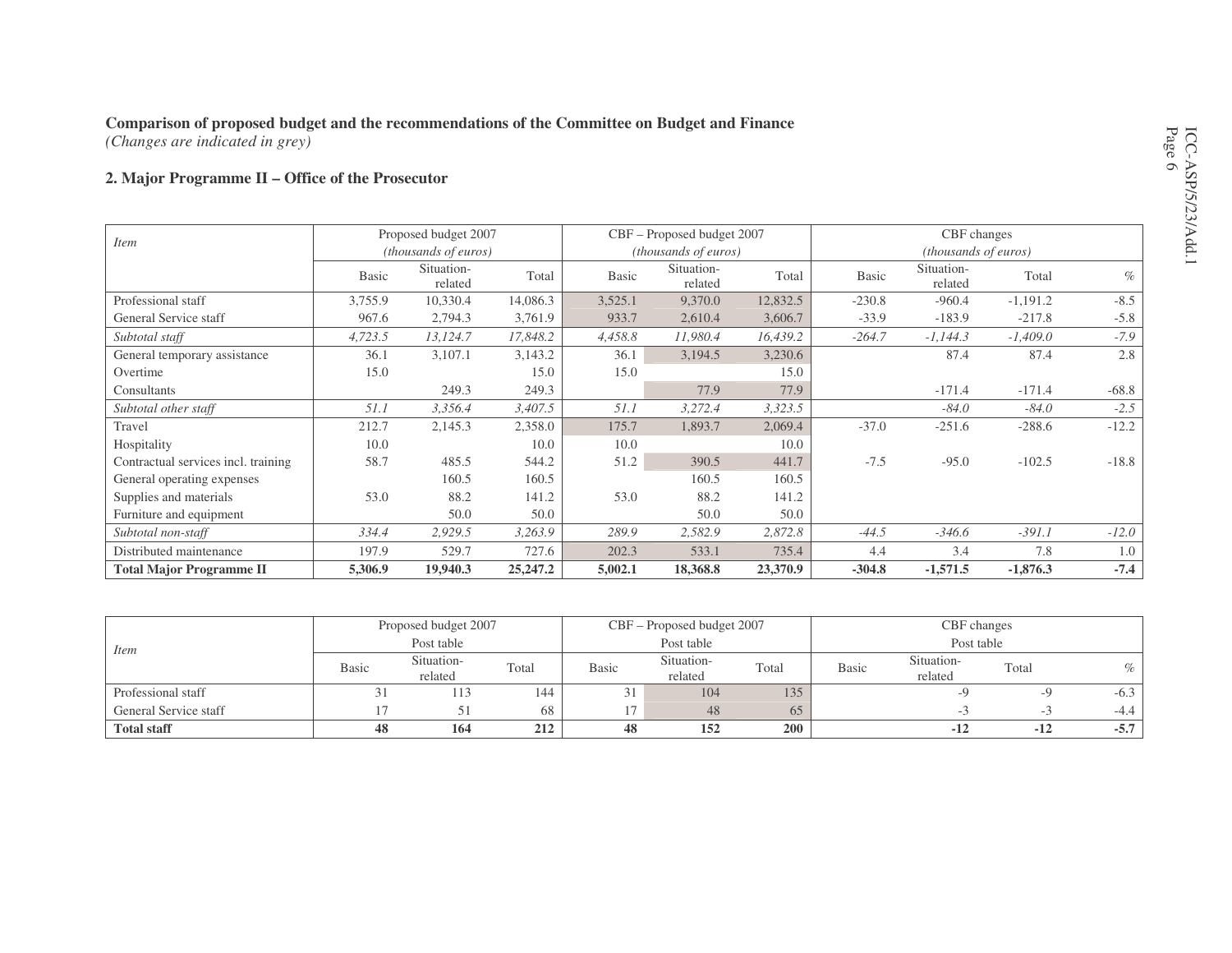*(Changes are indicated in grey)*

#### **2.1 Programme 2100 – Prosecutor**

| <i>Item</i>                         |              | Proposed budget 2007  |         |              | CBF - Proposed budget 2007  |         |              | CBF changes           |          |         |
|-------------------------------------|--------------|-----------------------|---------|--------------|-----------------------------|---------|--------------|-----------------------|----------|---------|
|                                     |              | (thousands of euros)  |         |              | <i>(thousands of euros)</i> |         |              | (thousands of euros)  |          |         |
|                                     | <b>Basic</b> | Situation-<br>related | Total   | <b>Basic</b> | Situation-<br>related       | Total   | <b>Basic</b> | Situation-<br>related | Total    | $\%$    |
| Professional staff                  | 2,099.6      | 386.8                 | 2,486.4 | 1,932.8      | 228.6                       | 2,161.4 | $-166.8$     | $-158.2$              | $-325.0$ | $-13.1$ |
| General Service staff               | 629.8        | 763.2                 | 1,393.0 | 607.9        | 705.9                       | 1,313.8 | $-21.9$      | $-57.3$               | $-79.2$  | $-5.7$  |
| Subtotal staff                      | 2,729.4      | 1,150.0               | 3,879.4 | 2,540.7      | 934.5                       | 3,475.2 | $-188.7$     | $-215.5$              | $-404.2$ | $-10.4$ |
| General temporary assistance        | 36.1         | 2,688.3               | 2,724.4 | 36.1         | 2,688.3                     | 2,724.4 |              |                       |          |         |
| Overtime                            | 15.0         |                       | 15.0    | 15.0         |                             | 15.0    |              |                       |          |         |
| Consultants                         |              | 172.6                 | 172.6   |              | 77.9                        | 77.9    |              | $-94.7$               | $-94.7$  | $-54.9$ |
| Subtotal other staff                | 51.1         | 2,860.9               | 2,912.0 | 51.1         | 2,766.2                     | 2,817.3 |              | $-94.7$               | $-94.7$  | $-3.3$  |
| Travel                              | 109.8        | 506.9                 | 616.7   | 79.5         | 422.5                       | 502.0   | $-30.3$      | $-84.4$               | $-114.7$ | $-18.6$ |
| Hospitality                         | 10.0         |                       | 10.0    | 10.0         |                             | 10.0    |              |                       |          |         |
| Contractual services incl. training | 58.7         | 377.5                 | 436.2   | 51.2         | 282.5                       | 333.7   | $-7.5$       | $-95.0$               | $-102.5$ | $-23.5$ |
| General operating expenses          |              | 30.0                  | 30.0    |              | 30.0                        | 30.0    |              |                       |          |         |
| Supplies and materials              | 53.0         | 48.0                  | 101.0   | 53.0         | 48.0                        | 101.0   |              |                       |          |         |
| Furniture and equipment             |              | 40.0                  | 40.0    |              | 40.0                        | 40.0    |              |                       |          |         |
| Subtotal non-staff                  | 231.5        | 1,002.4               | 1,233.9 | 193.7        | 823.0                       | 1,016.7 | $-37.8$      | $-179.4$              | $-217.2$ | $-17.6$ |
| Distributed maintenance             | 125.2        | 61.4                  | 186.6   | 126.4        | 56.1                        | 182.5   | 1.2          | $-5.3$                | $-4.1$   | $-2.2$  |
| <b>Total programme</b>              | 3,137.2      | 5,074.7               | 8,211.9 | 2,911.9      | 4,579.8                     | 7,491.7 | $-225.3$     | $-494.9$              | $-720.2$ | $-8.8$  |

|                       |              | Proposed budget 2007  |             |              | CBF – Proposed budget 2007 |       |       | CBF changes           |       |        |
|-----------------------|--------------|-----------------------|-------------|--------------|----------------------------|-------|-------|-----------------------|-------|--------|
| <i>Item</i>           |              | Post table            |             |              | Post table                 |       |       | Post table            |       |        |
|                       | <b>Basic</b> | Situation-<br>related | Total       | <b>Basic</b> | Situation-<br>related      | Total | Basic | Situation-<br>related | Total |        |
| Professional staff    |              |                       | 24          | 19           |                            | 22    |       |                       |       | $-8.3$ |
| General Service staff |              |                       | $\cap$<br>ت |              |                            | 24    |       |                       |       | $-4.0$ |
| <b>Total staff</b>    | 30           |                       | 49          | 30           | 10.                        | 46    |       |                       |       | $-6.1$ |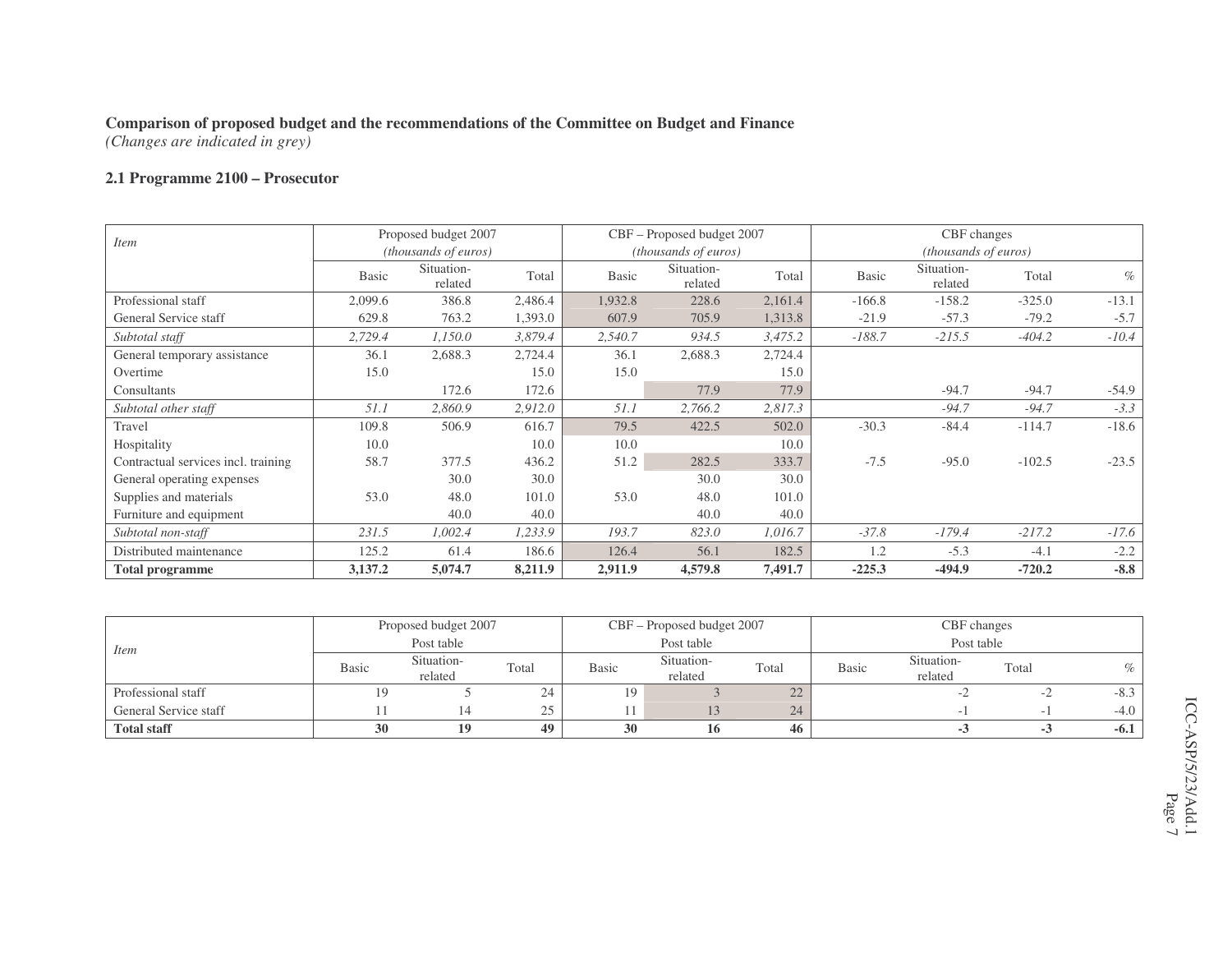#### **Comparison of proposed budget and the recommendations of the Committee on Budget and Finance** *(Changes are indicated in grey)*

**2.2 Programme 2200 – Jurisdiction, Complementarity and Cooperation Division**

|                              |              | Proposed budget 2007          |         |              | CBF - Proposed budget 2007 |         |              | CBF changes           |          |          |
|------------------------------|--------------|-------------------------------|---------|--------------|----------------------------|---------|--------------|-----------------------|----------|----------|
| <i>Item</i>                  |              | ( <i>thousands of euros</i> ) |         |              | (thousands of euros)       |         |              | (thousands of euros)  |          |          |
|                              | <b>Basic</b> | Situation-<br>related         | Total   | <b>Basic</b> | Situation-<br>related      | Total   | <b>Basic</b> | Situation-<br>related | Total    | $\%$     |
| Professional staff           | 713.0        | 990.1                         | 1,703.1 | 685.8        | 802.8                      | 1,488.6 | $-27.2$      | $-187.3$              | $-214.5$ | $-12.6$  |
| General Service staff        | 112.6        |                               | 112.6   | 108.6        |                            | 108.6   | $-4.0$       |                       | $-4.0$   | $-3.6$   |
| Subtotal staff               | 825.6        | 990.1                         | 1,815.7 | 794.4        | 802.8                      | 1,597.2 | $-31.2$      | $-187.3$              | $-218.5$ | $-12.0$  |
| General temporary assistance |              | 43.4                          | 43.4    |              |                            |         |              | $-43.4$               | $-43.4$  | $-100.0$ |
| Consultants                  |              | 32.0                          | 32.0    |              |                            |         |              | $-32.0$               | $-32.0$  | $-100.0$ |
| Subtotal other staff         |              | 75.4                          | 75.4    |              |                            |         |              | $-75.4$               | $-75.4$  | $-100.0$ |
| Travel                       | 77.5         | 394.0                         | 471.5   | 70.8         | 245.0                      | 315.8   | $-6.7$       | $-149.0$              | $-155.7$ | $-33.0$  |
| Subtotal non-staff           | 77.5         | 394.0                         | 471.5   | 70.8         | 245.0                      | 315.8   | $-6.7$       | $-149.0$              | $-155.7$ | $-33.0$  |
| Distributed maintenance      | 32.3         | 32.3                          | 64.6    | 33.7         | 28.1                       | 61.8    | 1.4          | $-4.2$                | $-2.8$   | $-4.6$   |
| <b>Total programme</b>       | 935.4        | 1,491.8                       | 2,427.2 | 898.9        | 1,075.9                    | 1.974.8 | $-36.5$      | $-415.9$              | $-452.4$ | $-18.6$  |

|                       |              | Proposed budget 2007  |       |       | CBF – Proposed budget 2007 |       |              | CBF changes           |       |         |
|-----------------------|--------------|-----------------------|-------|-------|----------------------------|-------|--------------|-----------------------|-------|---------|
| <i>Item</i>           |              | Post table            |       |       | Post table                 |       |              | Post table            |       |         |
|                       | <b>Basic</b> | Situation-<br>related | Total | Basic | Situation-<br>related      | Total | <b>Basic</b> | Situation-<br>related | Total |         |
| Professional staff    |              | 10                    | .6    |       |                            |       |              |                       |       | $-12.5$ |
| General Service staff |              |                       |       |       |                            |       |              |                       |       |         |
| <b>Total staff</b>    |              | 10                    | 18    |       |                            | 16    |              |                       |       | $-11.1$ |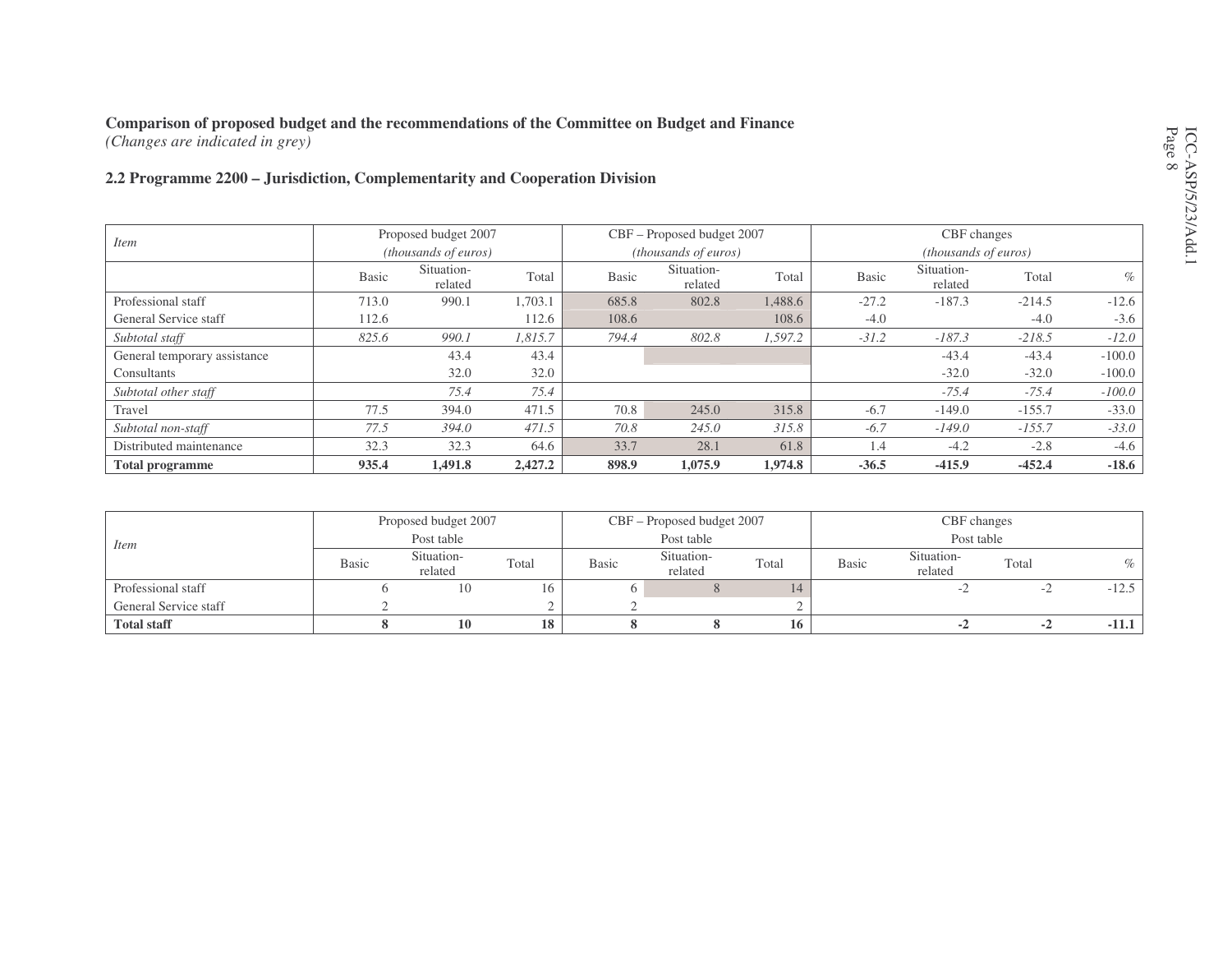*(Changes are indicated in grey)*

#### **2.3 Programme 2300 – Investigations Division**

|                                     |              | Proposed budget 2007  |          |              | CBF - Proposed budget 2007 |          |              | CBF changes           |          |          |
|-------------------------------------|--------------|-----------------------|----------|--------------|----------------------------|----------|--------------|-----------------------|----------|----------|
| <i>Item</i>                         |              | (thousands of euros)  |          |              | (thousands of euros)       |          |              | (thousands of euros)  |          |          |
|                                     | <b>Basic</b> | Situation-<br>related | Total    | <b>Basic</b> | Situation-<br>related      | Total    | <b>Basic</b> | Situation-<br>related | Total    | $\%$     |
| Professional staff                  | 476.5        | 6,561.6               | 7,038.1  | 460.1        | 6,357.9                    | 6,818.0  | $-16.4$      | $-203.7$              | $-220.1$ | $-3.1$   |
| General Service staff               | 112.6        | 1,568.1               | 1,680.7  | 108.6        | 1,516.1                    | 1,624.7  | $-4.0$       | $-52.0$               | $-56.0$  | $-3.3$   |
| Subtotal staff                      | 589.1        | 8,129.7               | 8,718.8  | 568.7        | 7,874.0                    | 8,442.7  | $-20.4$      | $-255.7$              | $-276.1$ | $-3.2$   |
| General temporary assistance        |              | 375.4                 | 375.4    |              | 302.0                      | 302.0    |              | $-73.4$               | $-73.4$  | $-19.6$  |
| Consultants                         |              | 44.7                  | 44.7     |              |                            |          |              | $-44.7$               | $-44.7$  | $-100.0$ |
| Subtotal other staff                |              | 420.1                 | 420.1    |              | 302.0                      | 302.0    |              | $-118.1$              | $-118.1$ | $-28.1$  |
| Travel                              | 9.6          | 1,089.3               | 1,098.9  | 9.6          | 1,089.3                    | 1,098.9  |              |                       |          |          |
| Contractual services incl. training |              | 108.0                 | 108.0    |              | 108.0                      | 108.0    |              |                       |          |          |
| General operating expenses          |              | 130.5                 | 130.5    |              | 130.5                      | 130.5    |              |                       |          |          |
| Supplies and materials              |              | 40.2                  | 40.2     |              | 40.2                       | 40.2     |              |                       |          |          |
| Furniture and equipment             |              | 10.0                  | 10.0     |              | 10.0                       | 10.0     |              |                       |          |          |
| Subtotal non-staff                  | 9.6          | 1,378.0               | 1,387.6  | 9.6          | 1,378.0                    | 1,387.6  |              |                       |          |          |
| Distributed maintenance             | 20.2         | 329.4                 | 349.6    | 21.1         | 354.2                      | 375.3    | 0.9          | 24.8                  | 25.7     | 7.3      |
| <b>Total programme</b>              | 618.9        | 10,257.2              | 10,876.1 | 599.4        | 9,908.2                    | 10,507.6 | $-19.5$      | $-349.0$              | $-368.5$ | $-3.4$   |

|                       |       | Proposed budget 2007  |       |              | CBF – Proposed budget 2007 |       |              | CBF changes           |       |        |
|-----------------------|-------|-----------------------|-------|--------------|----------------------------|-------|--------------|-----------------------|-------|--------|
| <i>Item</i>           |       | Post table            |       |              | Post table                 |       |              | Post table            |       |        |
|                       | Basic | Situation-<br>related | Total | <b>Basic</b> | Situation-<br>related      | Total | <b>Basic</b> | Situation-<br>related | Total |        |
| Professional staff    |       |                       |       |              |                            | 76    |              |                       |       | - 1    |
| General Service staff |       | 28                    | 30    |              | 28                         | 30    |              |                       |       |        |
| <b>Total staff</b>    |       | 102                   | 107   |              | 101                        | 106   |              |                       |       | $-0.9$ |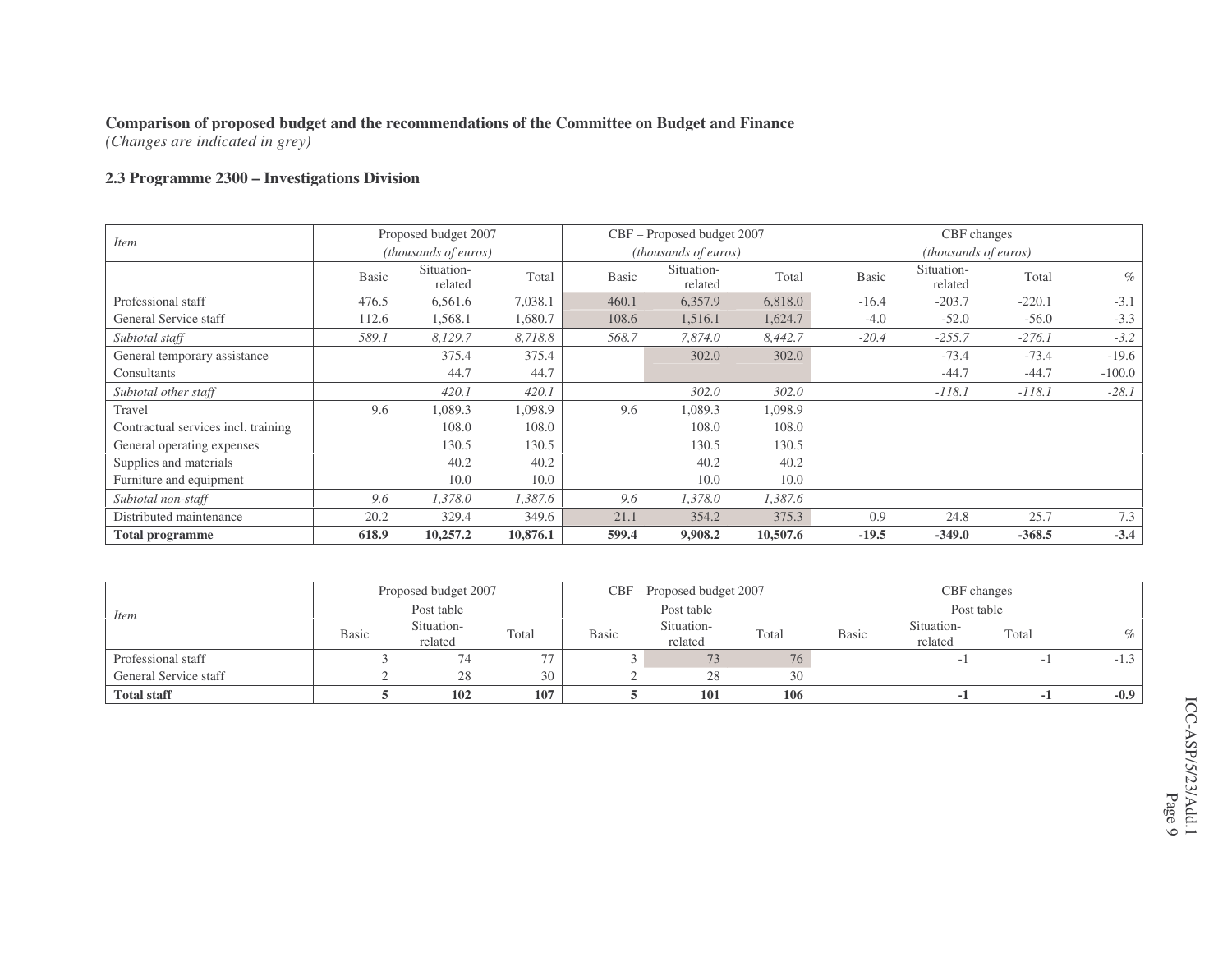*(Changes are indicated in grey)*

#### **2.4 Programme 2400 – Prosecution Division**

|                              |              | Proposed budget 2007  |         |              | CBF – Proposed budget 2007 |         |              | CBF changes                 |          |         |
|------------------------------|--------------|-----------------------|---------|--------------|----------------------------|---------|--------------|-----------------------------|----------|---------|
| <i>Item</i>                  |              | (thousands of euros)  |         |              | (thousands of euros)       |         |              | <i>(thousands of euros)</i> |          |         |
|                              | <b>Basic</b> | Situation-<br>related | Total   | <b>Basic</b> | Situation-<br>related      | Total   | <b>Basic</b> | Situation-<br>related       | Total    | $\%$    |
| Professional staff           | 466.8        | 2,391.9               | 2,858.7 | 446.4        | 1.980.7                    | 2.427.1 | $-20.4$      | $-411.2$                    | $-494.2$ | $-17.3$ |
| General Service staff        | 112.6        | 463.0                 | 575.6   | 108.6        | 388.4                      | 497.0   | $-4.0$       | $-74.6$                     | $-16.0$  | $-2.8$  |
| Subtotal staff               | 579.4        | 2,854.9               | 3,434.3 | 555.0        | 2,369.1                    | 2,924.1 | $-24.4$      | $-485.8$                    | $-510.2$ | $-14.9$ |
| General temporary assistance |              |                       |         |              | 204.2                      | 204.2   |              | 204.2                       | 204.2    |         |
| Subtotal other staff         |              |                       |         |              | 204.2                      | 204.2   |              | 204.2                       | 204.2    |         |
| Travel                       | 15.8         | 155.1                 | 170.9   | 15.8         | 136.9                      | 152.7   |              | $-18.2$                     | $-18.2$  | $-10.6$ |
| Subtotal non-staff           | 15.8         | 155.1                 | 170.9   | 15.8         | 136.9                      | 152.7   |              | $-18.2$                     | $-18.2$  | $-10.6$ |
| Distributed maintenance      | 20.2         | 106.6                 | 126.8   | 21.1         | 94.7                       | 115.8   | 0.9          | $-11.9$                     | $-11.0$  | $-8.8$  |
| <b>Total programme</b>       | 615.4        | 3,116.6               | 3,732.0 | 591.9        | 2,804.9                    | 3,396.8 | $-23.5$      | $-311.7$                    | $-335.2$ | $-9.0$  |

|                       |       | Proposed budget 2007  |          |       | CBF - Proposed budget 2007 |       |       | CBF changes           |       |         |
|-----------------------|-------|-----------------------|----------|-------|----------------------------|-------|-------|-----------------------|-------|---------|
| Item                  |       | Post table            |          |       | Post table                 |       |       | Post table            |       |         |
|                       | Basic | Situation-<br>related | Total    | Basic | Situation-<br>related      | Total | Basic | Situation-<br>related | Total |         |
| Professional staff    |       | -24                   | <u>.</u> |       | 20                         | 23    |       |                       |       | $-14.8$ |
| General Service staff |       |                       |          |       |                            |       |       |                       | $-L$  | $-18.2$ |
| <b>Total staff</b>    |       |                       | 38       |       |                            | 32    |       | -0                    | -0    | $-15.8$ |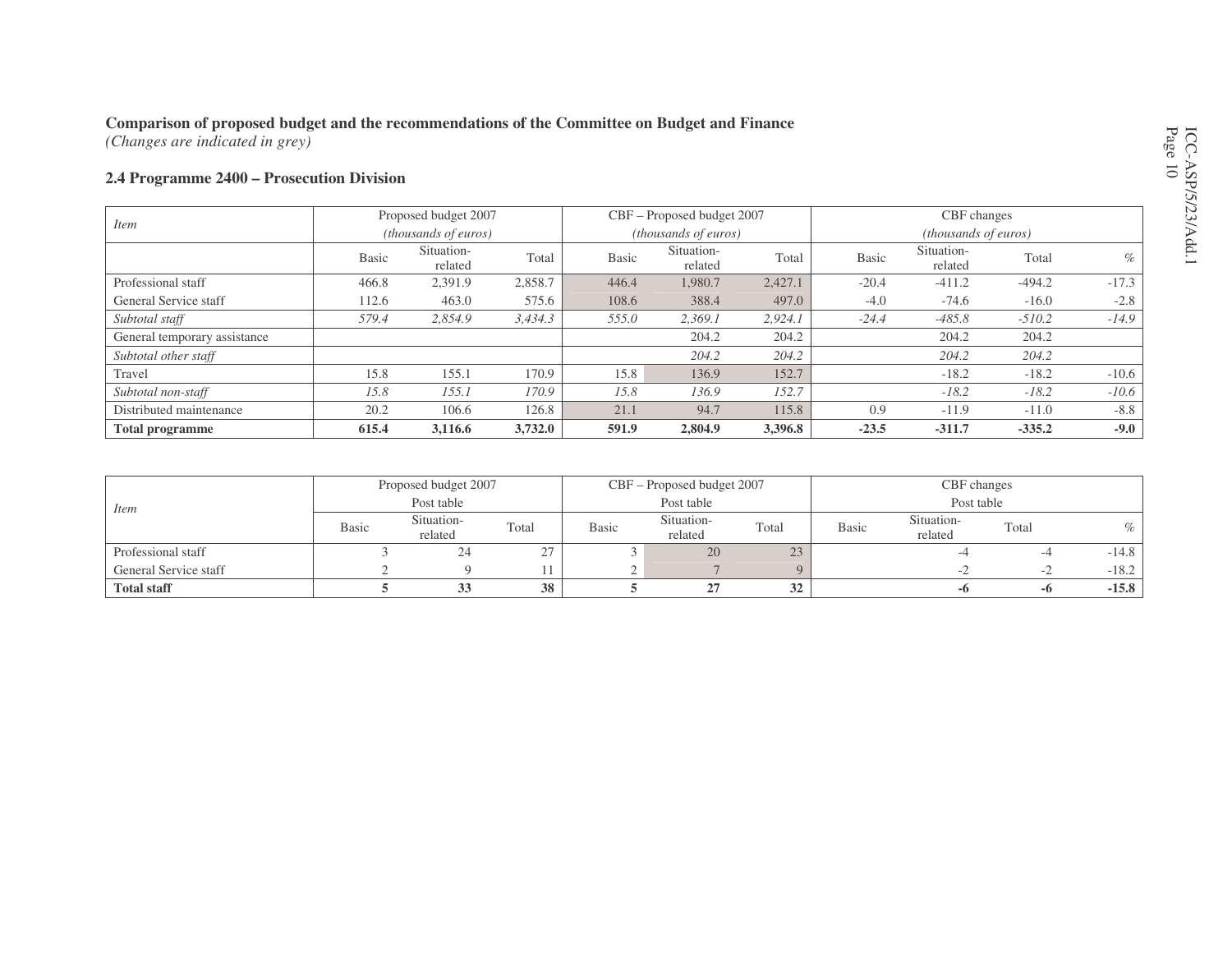*(Changes are indicated in grey)*

#### **3. Major Programme III – Registry**

|                                     |              | Proposed budget 2007          |            |              | CBF - Proposed budget 2007  |          |              | CBF changes           |            |         |
|-------------------------------------|--------------|-------------------------------|------------|--------------|-----------------------------|----------|--------------|-----------------------|------------|---------|
| <i>Item</i>                         |              | ( <i>thousands of euros</i> ) |            |              | <i>(thousands of euros)</i> |          |              | (thousands of euros)  |            |         |
|                                     | <b>Basic</b> | Situation-<br>related         | Total      | <b>Basic</b> | Situation-<br>related       | Total    | <b>Basic</b> | Situation-<br>related | Total      | $\%$    |
| Professional staff                  | 10,246.9     | 5,152.6                       | 15,399.5   | 9,690.4      | 4,519.6                     | 14,210.0 | $-556.5$     | $-633.0$              | $-1,189.5$ | $-7.8$  |
| General Service staff               | 7,215.4      | 5,092.5                       | 12,307.9   | 6,966.2      | 4,799.1                     | 11,765.3 | $-249.2$     | $-293.4$              | $-542.6$   | $-4.3$  |
| Subtotal staff                      | 17,462.3     | 10,245.1                      | 27,707.4   | 16,656.6     | 9,318.7                     | 25,975.3 | $-805.7$     | $-926.4$              | $-1,732.1$ | $-6.3$  |
| General temporary assistance        | 1,259.5      | 1,683.1                       | 2,942.6    | 1,259.5      | 1,668.8                     | 2,928.3  |              | $-14.3$               | $-14.3$    | $-0.5$  |
| Temporary assistance to meetings    | 312.5        | 45.0                          | 357.5      | 312.5        | 45.0                        | 357.5    |              |                       |            |         |
| Overtime                            | 176.1        | 84.3                          | 260.4      | 176.1        | 84.3                        | 260.4    |              |                       |            |         |
| Consultants                         | 37.0         | 99.0                          | 136.0      | 27.0         | 99.0                        | 126.0    | $-10.0$      |                       | $-10.0$    | $-7.4$  |
| Subtotal other staff                | 1,785.1      | 1,911.4                       | 3,696.5    | 1,775.1      | 1,897.1                     | 3,672.2  | $-10.0$      | $-14.3$               | $-24.3$    | $-0.7$  |
| Travel                              | 280.4        | 1,305.5                       | 1,585.9    | 241.6        | 1,142.3                     | 1,383.9  | $-38.8$      | $-163.2$              | $-202.0$   | $-12.7$ |
| Hospitality                         | 17.0         |                               | 17.0       | 17.0         |                             | 17.0     |              |                       |            |         |
| Contractual services incl. training | 1,870.1      | 3,817.0                       | 5,687.1    | 1,870.1      | 3,560.5                     | 5,430.6  |              | $-256.5$              | $-256.5$   | $-4.5$  |
| General operating expenses          | 5,835.0      | 4,788.0                       | 10,623.0   | 5,835.0      | 4,788.0                     | 10,623.0 |              |                       |            |         |
| Supplies and materials              | 786.3        | 386.7                         | 1,173.0    | 786.3        | 386.7                       | 1,173.0  |              |                       |            |         |
| Furniture and equipment             | 691.1        | 529.0                         | 1,220.1    | 691.1        | 529.0                       | 1,220.1  |              |                       |            |         |
| Subtotal non-staff                  | 9,479.9      | 10,826.2                      | 20,306.1   | 9,441.1      | 10,406.5                    | 19,847.6 | $-38.8$      | $-419.7$              | $-458.5$   | $-2.3$  |
| Distributed maintenance             | $-442.1$     | $-558.8$                      | $-1,000.9$ | $-408.7$     | $-554.1$                    | $-962.8$ | 33.4         | 4.7                   | 38.1       | $-3.8$  |
| <b>Total Major Programme III</b>    | 28,285.2     | 22,423.9                      | 50,709.1   | 27,464.1     | 21,068.2                    | 48,532.3 | $-821.1$     | $-1,355.7$            | $-2,176.8$ | $-4.3$  |

|                       |              | Proposed budget 2007  |       |              | CBF - Proposed budget 2007 |       |              | CBF changes           |        |        |
|-----------------------|--------------|-----------------------|-------|--------------|----------------------------|-------|--------------|-----------------------|--------|--------|
| <i>Item</i>           |              | Post table            |       |              | Post table                 |       |              | Post table            |        |        |
|                       | <b>Basic</b> | Situation-<br>related | Total | <b>Basic</b> | Situation-<br>related      | Total | <b>Basic</b> | Situation-<br>related | Total  | %      |
| Professional staff    | 07           | 62                    | 159   | 96           | 52                         | 148   |              | $-10$                 | $-111$ | $-6.9$ |
| General Service staff | 128          | 109                   | 237   | 128          | 105                        | 233   |              | -4                    |        |        |
| <b>Total staff</b>    | 225          | 171                   | 396   | 224          | 157                        | 381   |              | $-14$                 | $-15$  | $-3.8$ |

CC-ASP/5/23/Add.1 Page 11 ICC-ASP/5/23/Add.1 Page 11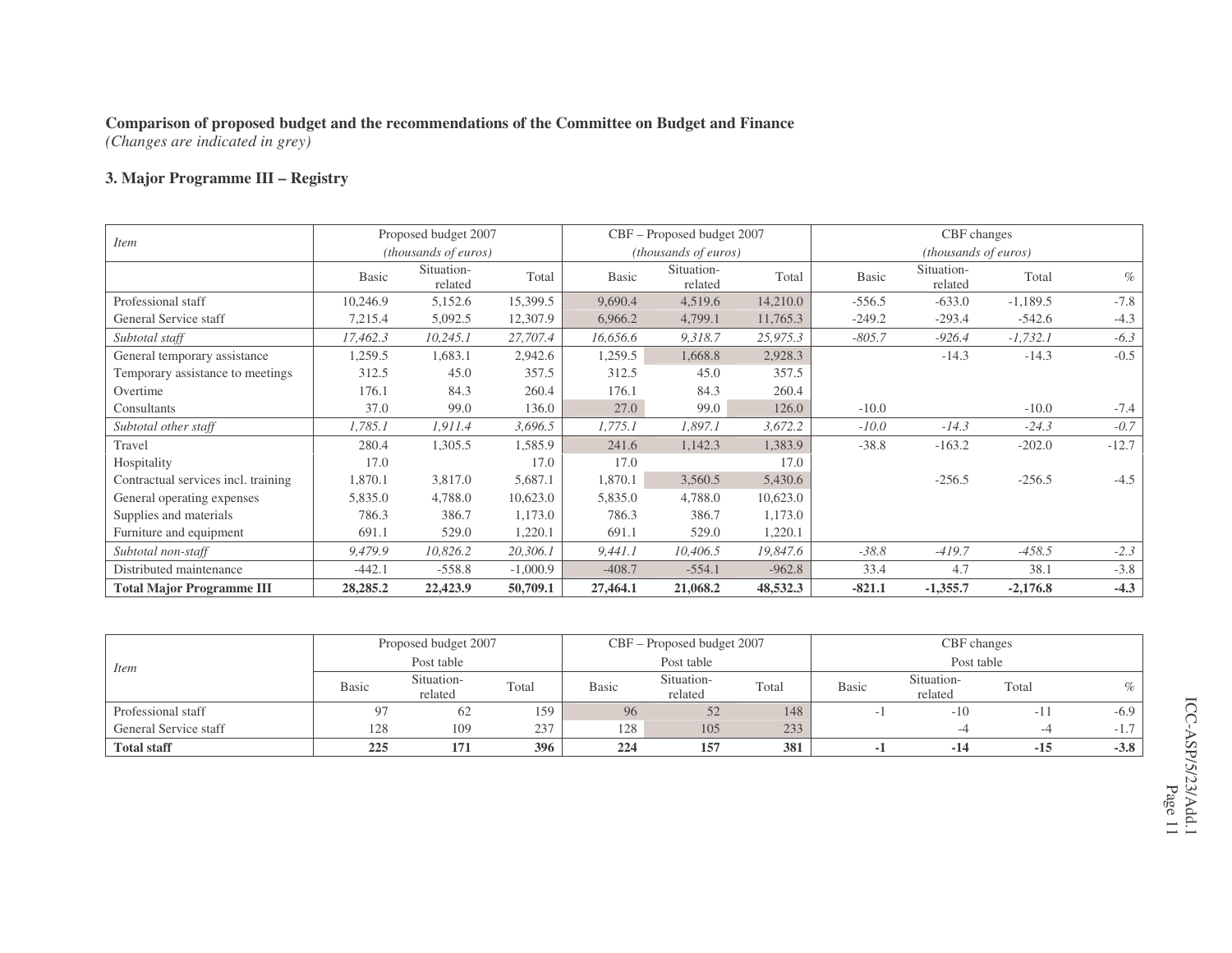*(Changes are indicated in grey)*

#### **3.1 Programme 3100 – Immediate Office of the Registrar**

|                                     |              | Proposed budget 2007  |         |              | CBF - Proposed budget 2007 |         |              | CBF changes           |          |         |
|-------------------------------------|--------------|-----------------------|---------|--------------|----------------------------|---------|--------------|-----------------------|----------|---------|
| <i>Item</i>                         |              | (thousands of euros)  |         |              | (thousands of euros)       |         |              | (thousands of euros)  |          |         |
|                                     | <b>Basic</b> | Situation-<br>related | Total   | <b>Basic</b> | Situation-<br>related      | Total   | <b>Basic</b> | Situation-<br>related | Total    | $\%$    |
| Professional staff                  | 2,221.6      | 158.9                 | 2,380.5 | 2,009.8      | 85.7                       | 2,095.5 | $-211.8$     | $-73.2$               | $-285.0$ | $-11.9$ |
| General Service staff               | 2,452.4      | 1,228.7               | 3,681.1 | 2,366.7      | 1,204.7                    | 3,571.4 | $-85.7$      | $-24.0$               | $-109.7$ | $-3.0$  |
| Subtotal staff                      | 4,674.0      | 1,387.6               | 6,061.6 | 4,376.5      | 1,290.4                    | 5,666.9 | $-297.5$     | $-97.2$               | $-394.7$ | $-6.5$  |
| General temporary assistance        | 803.4        | 20.0                  | 823.4   | 803.4        | 20.0                       | 823.4   |              |                       |          |         |
| Overtime                            | 124.4        | 54.3                  | 178.7   | 124.4        | 54.3                       | 178.7   |              |                       |          |         |
| Subtotal other staff                | 927.8        | 74.3                  | 1,002.1 | 927.8        | 74.3                       | 1,002.1 |              |                       |          |         |
| Travel                              | 48.1         | 435.8                 | 483.9   | 48.1         | 435.8                      | 483.9   |              |                       |          |         |
| Hospitality                         | 10.0         |                       | 10.0    | 10.0         |                            | 10.0    |              |                       |          |         |
| Contractual services incl. training | 206.2        | 244.5                 | 450.7   | 206.2        | 244.5                      | 450.7   |              |                       |          |         |
| General operating expenses          | 117.0        |                       | 117.0   | 117.0        |                            | 117.0   |              |                       |          |         |
| Supplies and materials              | 96.5         | 21.8                  | 118.3   | 96.5         | 21.8                       | 118.3   |              |                       |          |         |
| Furniture and equipment             | 103.0        |                       | 103.0   | 103.0        |                            | 103.0   |              |                       |          |         |
| Subtotal non-staff                  | 580.8        | 702.1                 | 1,282.9 | 580.8        | 702.1                      | 1,282.9 |              |                       |          |         |
| Distributed maintenance             | 246.3        | 54.9                  | 301.2   | 257.1        | 52.6                       | 309.7   | 10.8         | $-2.3$                | 8.5      | 2.8     |
| <b>Total programme</b>              | 6,428.9      | 2,218.9               | 8,647.8 | 6,142.2      | 2,119.4                    | 8,261.6 | $-286.7$     | $-99.5$               | $-386.2$ | $-4.5$  |

|                       |              | Proposed budget 2007  |       |              | CBF – Proposed budget 2007 |       |              | CBF changes           |       |      |
|-----------------------|--------------|-----------------------|-------|--------------|----------------------------|-------|--------------|-----------------------|-------|------|
| <i>Item</i>           |              | Post table            |       |              | Post table                 |       |              | Post table            |       |      |
|                       | <b>Basic</b> | Situation-<br>related | Total | <b>Basic</b> | Situation-<br>related      | Total | <b>Basic</b> | Situation-<br>related | Total | $\%$ |
| Professional staff    |              |                       | 19    | 18           |                            | 19    |              |                       |       |      |
| General Service staff | 43           |                       | 57    | 43           |                            |       |              |                       |       |      |
| <b>Total staff</b>    | 60           | 16                    | 76    | 61           |                            | 76    |              |                       |       |      |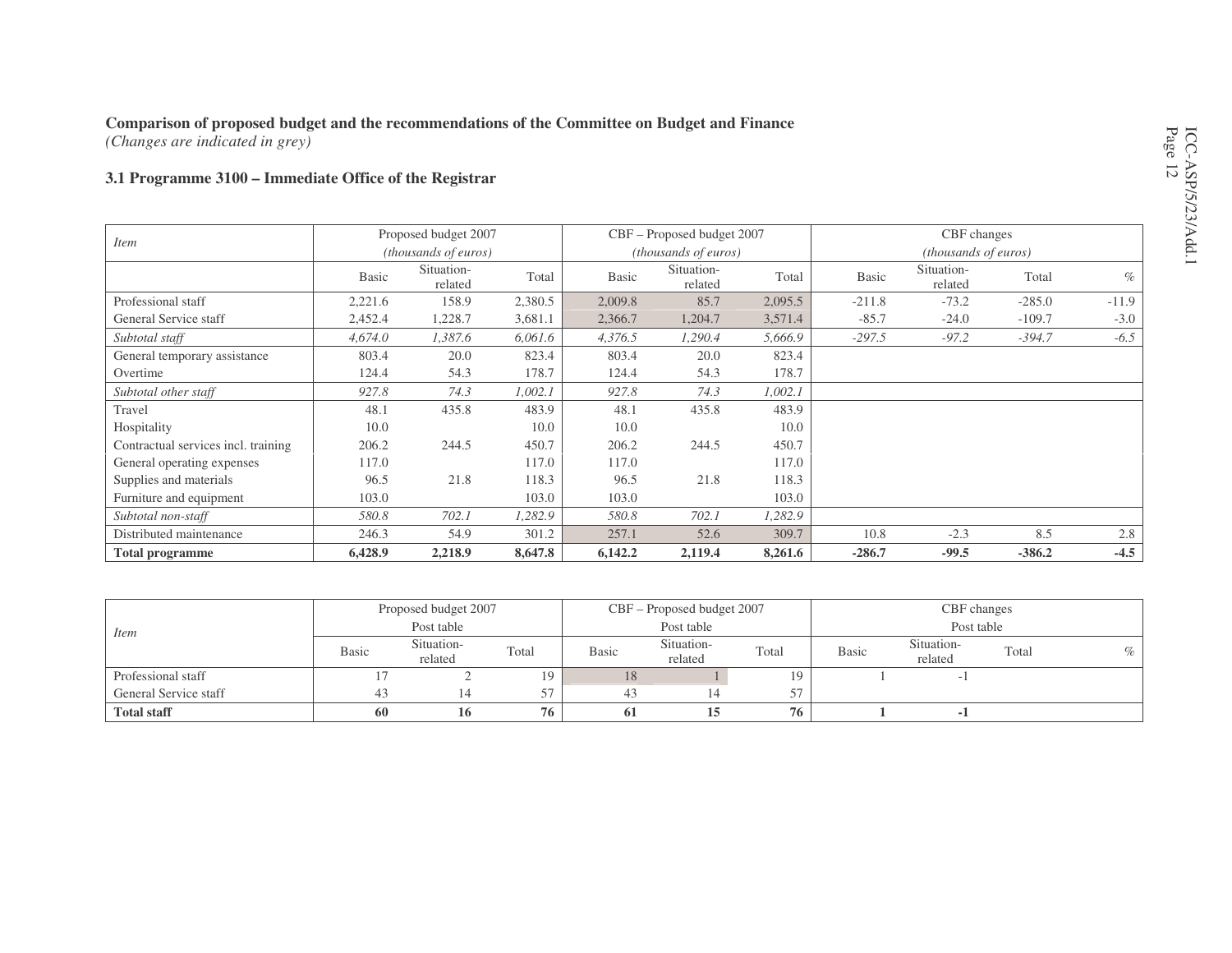*(Changes are indicated in grey)*

#### **3.2 Programme 3200 – Common Administrative Services Division**

|                                     |              | Proposed budget 2007        |            |              | CBF - Proposed budget 2007  |            |              | CBF changes           |          |        |
|-------------------------------------|--------------|-----------------------------|------------|--------------|-----------------------------|------------|--------------|-----------------------|----------|--------|
| <i>Item</i>                         |              | <i>(thousands of euros)</i> |            |              | <i>(thousands of euros)</i> |            |              | (thousands of euros)  |          |        |
|                                     | <b>Basic</b> | Situation-<br>related       | Total      | <b>Basic</b> | Situation-<br>related       | Total      | <b>Basic</b> | Situation-<br>related | Total    | $\%$   |
| Professional staff                  | 3,200.7      | 899.3                       | 4,100.0    | 3,059.1      | 871.9                       | 3,931.0    | $-141.6$     | $-27.4$               | $-169.0$ | $-4.1$ |
| General Service staff               | 3,732.8      | 1,268.9                     | 5,001.7    | 3,603.2      | 1,173.2                     | 4,776.4    | $-129.6$     | $-95.7$               | $-225.3$ | $-4.5$ |
| Subtotal staff                      | 6,933.5      | 2,168.2                     | 9,101.7    | 6,662.3      | 2,045.1                     | 8,707.4    | $-271.2$     | $-123.1$              | $-394.3$ | $-4.3$ |
| General temporary assistance        | 187.5        | 702.4                       | 889.9      | 187.5        | 764.9                       | 952.4      |              | 62.5                  | 62.5     | 7.0    |
| Temporary assistance to meetings    | 32.5         |                             | 32.5       | 32.5         |                             | 32.5       |              |                       |          |        |
| Overtime                            | 51.7         |                             | 51.7       | 51.7         |                             | 51.7       |              |                       |          |        |
| Subtotal other staff                | 271.7        | 702.4                       | 974.1      | 271.7        | 764.9                       | 1,036.6    |              | 62.5                  | 62.5     | 6.4    |
| Travel                              | 89.7         | 107.6                       | 197.3      | 89.7         | 107.6                       | 197.3      |              |                       |          |        |
| Contractual services incl. training | 1,110.1      | 1,043.3                     | 2,153.4    | 1,110.1      | 1,024.8                     | 2,134.9    |              | $-18.5$               | $-18.5$  | $-0.9$ |
| General operating expenses          | 4,133.1      | 2,766.0                     | 6,899.1    | 4,133.1      | 2,766.0                     | 6,899.1    |              |                       |          |        |
| Supplies and materials              | 425.9        | 261.5                       | 687.4      | 425.9        | 261.5                       | 687.4      |              |                       |          |        |
| Furniture and equipment             | 536.9        | 314.0                       | 850.9      | 536.9        | 314.0                       | 850.9      |              |                       |          |        |
| Subtotal non-staff                  | 6,295.7      | 4,492.4                     | 10,788.1   | 6,295.7      | 4,473.9                     | 10,769.6   |              | $-18.5$               | $-18.5$  | $-0.2$ |
| Distributed maintenance             | $-955.0$     | $-978.8$                    | $-1,933.8$ | $-939.6$     | $-974.9$                    | $-1,914.5$ | 15.4         | 3.9                   | 19.3     | $-1.0$ |
| <b>Total programme</b>              | 12,545.9     | 6,384.2                     | 18,930.1   | 12,290.1     | 6,309.0                     | 18,599.1   | $-255.8$     | $-75.2$               | $-331.0$ | $-1.7$ |

|                       |              | Proposed budget 2007  |       |       | CBF - Proposed budget 2007 |       |              | CBF changes           |       |        |
|-----------------------|--------------|-----------------------|-------|-------|----------------------------|-------|--------------|-----------------------|-------|--------|
| <i>Item</i>           |              | Post table            |       |       | Post table                 |       |              | Post table            |       |        |
|                       | <b>Basic</b> | Situation-<br>related | Total | Basic | Situation-<br>related      | Total | <b>Basic</b> | Situation-<br>related | Total |        |
| Professional staff    | 33           |                       | 42    | 32    |                            | 41    |              |                       |       | $-2.4$ |
| General Service staff | 66           | 30                    | 96    | 66    | 28                         | 94    |              |                       | . .   |        |
| <b>Total staff</b>    | 99           | 39                    | 138   | 98    |                            | 135   |              | $\blacksquare$        |       | $-2.2$ |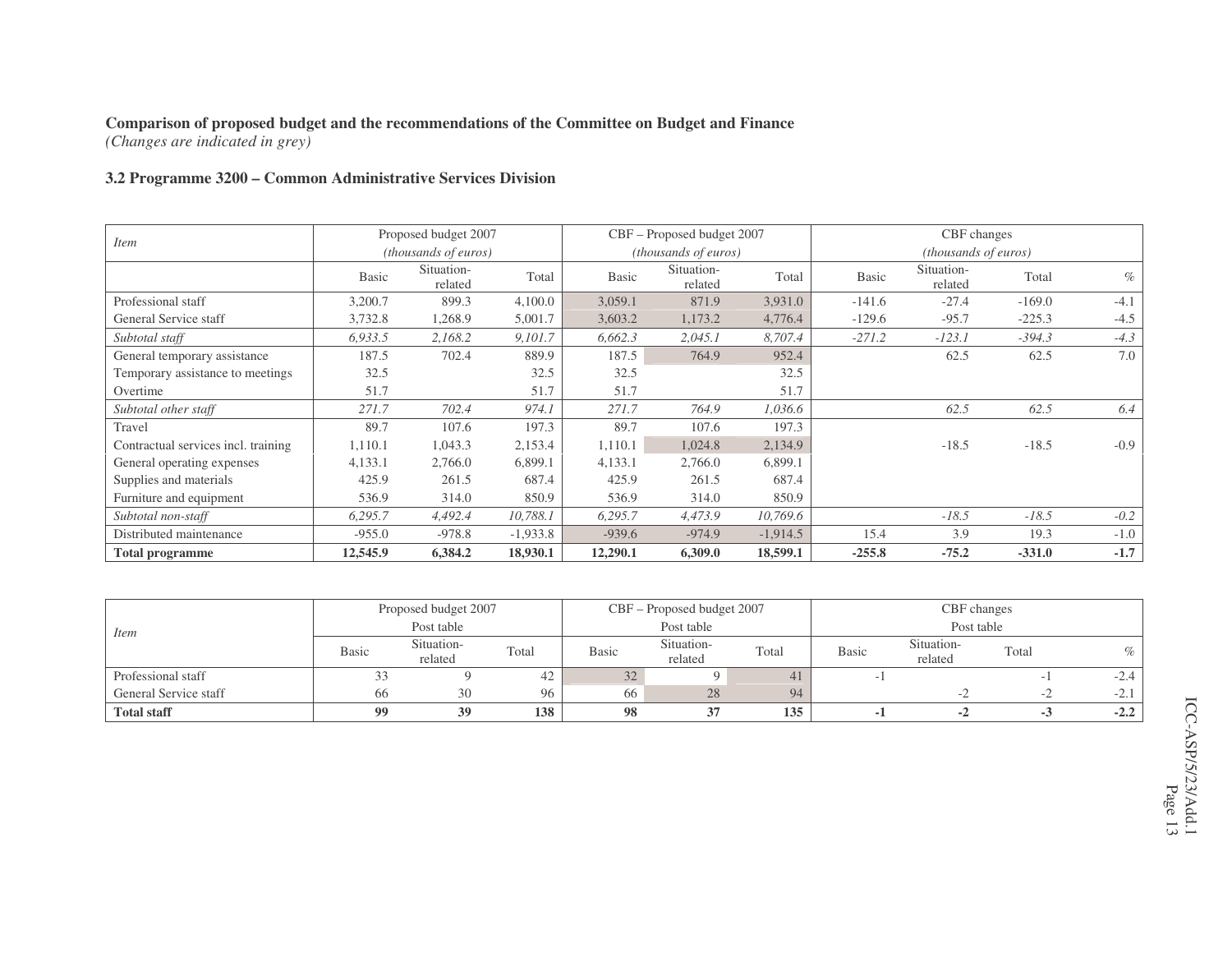*(Changes are indicated in grey)*

#### **3.3 Programme 3300 – Division of Court Services**

|                                     |              | Proposed budget 2007  |          |              | CBF – Proposed budget 2007 |          |          | CBF changes           |          |         |
|-------------------------------------|--------------|-----------------------|----------|--------------|----------------------------|----------|----------|-----------------------|----------|---------|
| <i>Item</i>                         |              | (thousands of euros)  |          |              | (thousands of euros)       |          |          | (thousands of euros)  |          |         |
|                                     | <b>Basic</b> | Situation-<br>related | Total    | <b>Basic</b> | Situation-<br>related      | Total    | Basic    | Situation-<br>related | Total    | $\%$    |
| Professional staff                  | 2,710.5      | 3,110.1               | 5,820.6  | 2,626.9      | 2,686.5                    | 5,313.4  | $-83.6$  | $-423.6$              | $-507.2$ | $-8.7$  |
| General Service staff               | 337.8        | 1,936.4               | 2,274.2  | 325.8        | 1,829.0                    | 2,154.8  | $-12.0$  | $-107.4$              | $-119.4$ | $-5.3$  |
| Subtotal staff                      | 3,048.3      | 5,046.5               | 8,094.8  | 2,952.7      | 4,515.5                    | 7,468.2  | $-95.6$  | $-531.0$              | $-626.6$ | $-7.7$  |
| General temporary assistance        | 114.6        | 866.9                 | 981.5    | 114.6        | 883.9                      | 998.5    |          | 17.0                  | 17.0     | 1.7     |
| Temporary assistance to meetings    | 280.0        | 45.0                  | 325.0    | 280.0        | 45.0                       | 325.0    |          |                       |          |         |
| Overtime                            |              | 30.0                  | 30.0     |              | 30.0                       | 30.0     |          |                       |          |         |
| Consultants                         | 21.0         | 99.0                  | 120.0    | 11.0         | 99.0                       | 110.0    | $-10.0$  |                       | $-10.0$  | $-8.3$  |
| Subtotal other staff                | 415.6        | 1,040.9               | 1,456.5  | 405.6        | 1,057.9                    | 1,463.5  | $-10.0$  | 17.0                  | 7.0      | 0.5     |
| Travel                              | 42.0         | 616.6                 | 658.6    | 28.0         | 459.6                      | 487.6    | $-14.0$  | $-157.0$              | $-171.0$ | $-26.0$ |
| Contractual services incl. training | 376.2        | 334.9                 | 711.1    | 376.2        | 334.9                      | 711.1    |          |                       |          |         |
| General operating expenses          | 1,494.9      | 1,843.4               | 3,338.3  | 1,494.9      | 1,843.4                    | 3,338.3  |          |                       |          |         |
| Supplies and materials              | 30.6         | 103.4                 | 134.0    | 30.6         | 103.4                      | 134.0    |          |                       |          |         |
| Furniture and equipment             | 51.2         | 170.0                 | 221.2    | 51.2         | 170.0                      | 221.2    |          |                       |          |         |
| Subtotal non-staff                  | 1,994.9      | 3,068.3               | 5,063.2  | 1,980.9      | 2,911.3                    | 4,892.2  | $-14.0$  | $-157.0$              | $-171.0$ | $-3.4$  |
| Distributed maintenance             | 129.2        | 251.9                 | 381.1    | 134.8        | 256.0                      | 390.8    | 5.6      | 4.1                   | 9.7      | 2.5     |
| <b>Total programme</b>              | 5,588.0      | 9,407.6               | 14,995.6 | 5,474.0      | 8,740.7                    | 14,214.7 | $-114.0$ | $-666.9$              | $-780.9$ | $-5.2$  |

|                       |              | Proposed budget 2007  |       |              | CBF – Proposed budget 2007 |            | CBF changes  |                       |       |         |
|-----------------------|--------------|-----------------------|-------|--------------|----------------------------|------------|--------------|-----------------------|-------|---------|
| <i>Item</i>           |              | Post table            |       |              | Post table                 |            |              | Post table            |       |         |
|                       | <b>Basic</b> | Situation-<br>related | Total | <b>Basic</b> | Situation-<br>related      | Total      | <b>Basic</b> | Situation-<br>related | Total | $\%$    |
| Professional staff    | 26           | 38                    | -64   | 26           | $\mathfrak{I}$             | $\sqrt{2}$ |              |                       |       | $-10.9$ |
| General Service staff |              | 43                    | 49    | <sub>0</sub> | 42                         | 48         |              |                       |       | $-2.0$  |
| <b>Total staff</b>    | 32           | 81                    | 113   |              |                            | 105        |              | -8                    | -8    | $-7.1$  |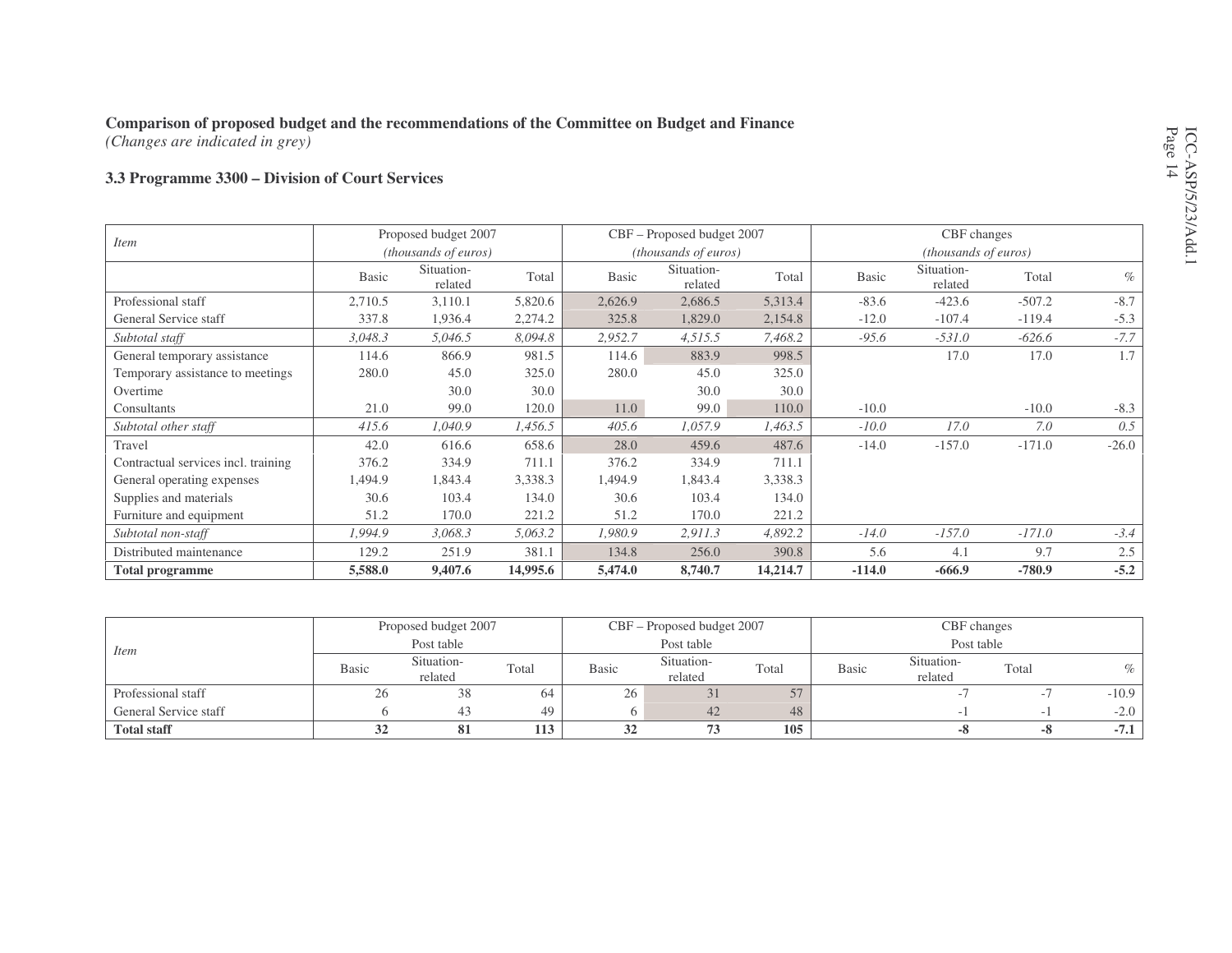*(Changes are indicated in grey)*

#### **3.4 Programme 3400 – Publication Information and Documentation Section**

|                                     |              | Proposed budget 2007  |         |              | CBF – Proposed budget 2007 |         |              | CBF changes                 |          |         |
|-------------------------------------|--------------|-----------------------|---------|--------------|----------------------------|---------|--------------|-----------------------------|----------|---------|
| <i>Item</i>                         |              | (thousands of euros)  |         |              | (thousands of euros)       |         |              | <i>(thousands of euros)</i> |          |         |
|                                     | <b>Basic</b> | Situation-<br>related | Total   | <b>Basic</b> | Situation-<br>related      | Total   | <b>Basic</b> | Situation-<br>related       | Total    | $\%$    |
| Professional staff                  | 601.9        | 180.4                 | 782.3   | 538.0        | 93.6                       | 631.6   | $-63.9$      | $-86.8$                     | $-150.7$ | $-19.3$ |
| General Service staff               | 298.3        | 217.3                 | 515.6   | 290.4        | 168.5                      | 458.9   | $-7.9$       | $-48.8$                     | $-56.7$  | $-11.0$ |
| Subtotal staff                      | 900.2        | 397.7                 | 1,297.9 | 828.4        | 262.1                      | 1,090.5 | $-71.8$      | $-135.6$                    | $-207.4$ | $-16.0$ |
| General temporary assistance        | 62.5         | 62.6                  | 125.1   | 62.5         |                            | 62.5    |              | $-62.6$                     | $-62.6$  | $-50.0$ |
| Subtotal other staff                | 62.5         | 62.6                  | 125.1   | 62.5         |                            | 62.5    |              | $-62.6$                     | $-62.6$  | $-50.0$ |
| Travel                              | 11.6         | 46.6                  | 58.2    | 11.6         | 46.6                       | 58.2    |              |                             |          |         |
| Contractual services incl. training | 75.0         | 655.0                 | 730.0   | 75.0         | 417.0                      | 492.0   |              | $-238.0$                    | $-238.0$ | $-32.6$ |
| General operating expenses          | 7.0          | 150.0                 | 157.0   | 7.0          | 150.0                      | 157.0   |              |                             |          |         |
| Supplies and materials              | 223.3        |                       | 223.3   | 223.3        |                            | 223.3   |              |                             |          |         |
| Furniture and equipment             |              | 45.0                  | 45.0    |              | 45.0                       | 45.0    |              |                             |          |         |
| Subtotal non-staff                  | 316.9        | 896.6                 | 1,213.5 | 316.9        | 658.6                      | 975.5   |              | $-238.0$                    | $-238.0$ | $-19.6$ |
| Distributed maintenance             | 52.6         | 51.7                  | 104.3   | 50.6         | 45.6                       | 96.2    | $-2.0$       | $-6.1$                      | $-8.1$   | $-7.8$  |
| <b>Total programme</b>              | 1,332.2      | 1,408.6               | 2,740.8 | 1,258.4      | 966.3                      | 2,224.7 | $-73.8$      | $-442.3$                    | $-516.1$ | $-18.8$ |

|                       |              | Proposed budget 2007  |       |       | CBF - Proposed budget 2007 |       |              | CBF changes           |       |         |
|-----------------------|--------------|-----------------------|-------|-------|----------------------------|-------|--------------|-----------------------|-------|---------|
| <i>Item</i>           |              | Post table            |       |       | Post table                 |       |              | Post table            |       |         |
|                       | <b>Basic</b> | Situation-<br>related | Total | Basic | Situation-<br>related      | Total | <b>Basic</b> | Situation-<br>related | Total | $\%$    |
| Professional staff    |              |                       |       |       |                            |       |              |                       |       | $-27.3$ |
| General Service staff |              |                       | 18    |       |                            |       |              |                       |       | $-5.6$  |
| <b>Total staff</b>    |              | 10                    | 29    | . .   |                            | 25    |              |                       |       | $-13.8$ |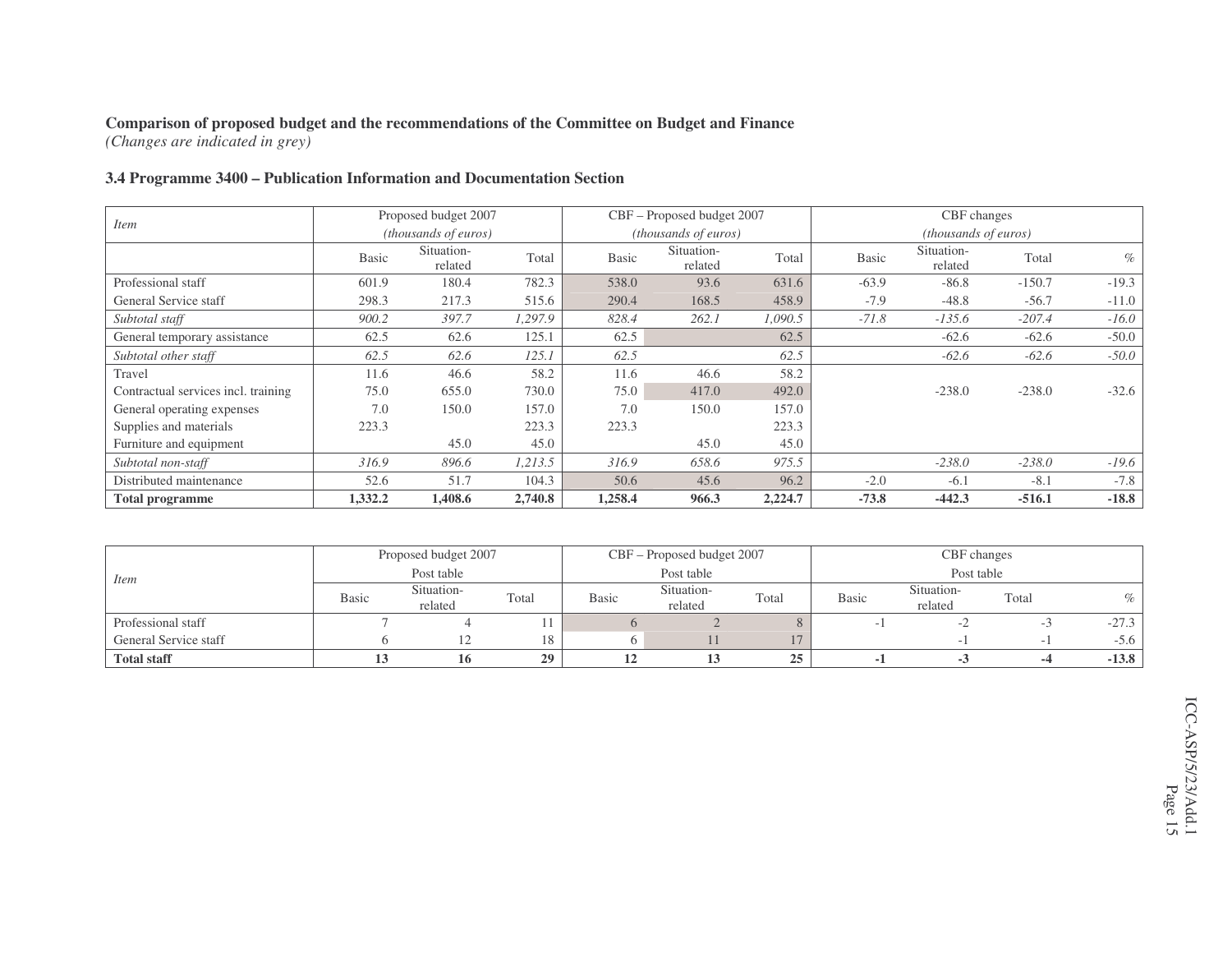*(Changes are indicated in grey)*

#### **3.5 Programme 3500 – Division of Victims and Counsel**

|                                     |              | Proposed budget 2007          |         |              | CBF – Proposed budget 2007 |         |              | CBF changes           |          |         |
|-------------------------------------|--------------|-------------------------------|---------|--------------|----------------------------|---------|--------------|-----------------------|----------|---------|
| <i>Item</i>                         |              | ( <i>thousands of euros</i> ) |         |              | (thousands of euros)       |         |              | (thousands of euros)  |          |         |
|                                     | <b>Basic</b> | Situation-<br>related         | Total   | <b>Basic</b> | Situation-<br>related      | Total   | <b>Basic</b> | Situation-<br>related | Total    | $\%$    |
| Professional staff                  | 1,148.3      | 803.9                         | 1,952.2 | 1,106.9      | 781.9                      | 1,888.8 | $-41.4$      | $-22.0$               | $-63.4$  | $-3.2$  |
| General Service staff               | 281.5        | 441.2                         | 722.7   | 271.5        | 423.7                      | 695.2   | $-10.0$      | $-17.5$               | $-27.5$  | $-3.8$  |
| Subtotal staff                      | 1,429.8      | 1,245.1                       | 2,674.9 | 1,378.4      | 1,205.6                    | 2,584.0 | $-51.4$      | $-39.5$               | $-90.9$  | $-3.4$  |
| General temporary assistance        | 91.5         | 31.2                          | 122.7   | 91.5         |                            | 91.5    |              | $-31.2$               | $-31.2$  | $-25.4$ |
| Consultants                         | 16.0         |                               | 16.0    | 16.0         |                            | 16.0    |              |                       |          |         |
| Subtotal other staff                | 107.5        | 31.2                          | 138.7   | 107.5        |                            | 107.5   |              | $-31.2$               | $-31.2$  | $-22.5$ |
| Travel                              | 19.0         | 98.9                          | 117.9   | 15.2         | 92.7                       | 107.9   | $-3.8$       | $-6.2$                | $-10.0$  | $-8.5$  |
| Contractual services incl. training | 12.6         | 1,539.3                       | 1,551.9 | 12.6         | 1,539.3                    | 1,551.9 |              |                       |          |         |
| General operating expenses          |              | 28.6                          | 28.6    |              | 28.6                       | 28.6    |              |                       |          |         |
| Subtotal non-staff                  | 31.6         | 1,666.8                       | 1,698.4 | 27.8         | 1,660.6                    | 1,688.4 | $-3.8$       | $-6.2$                | $-10.0$  | $-0.6$  |
| Distributed maintenance             | 64.6         | 61.5                          | 126.1   | 67.3         | 66.6                       | 133.9   | 2.7          | 5.1                   | 7.8      | 6.2     |
| <b>Total programme</b>              | 1,633.5      | 3,004.6                       | 4,638.1 | 1,581.0      | 2,932.8                    | 4,513.8 | $-52.5$      | $-71.8$               | $-124.3$ | $-2.7$  |

|                       |              | Proposed budget 2007  |       |              | $CBF - Proposed budget 2007$ |           | CBF changes  |                       |       |      |
|-----------------------|--------------|-----------------------|-------|--------------|------------------------------|-----------|--------------|-----------------------|-------|------|
| <i>Item</i>           |              | Post table            |       |              | Post table                   |           |              | Post table            |       |      |
|                       | <b>Basic</b> | Situation-<br>related | Total | <b>Basic</b> | Situation-<br>related        | Total     | <b>Basic</b> | Situation-<br>related | Total | $\%$ |
| Professional staff    |              |                       | 20    |              |                              | 20        |              |                       |       |      |
| General Service staff |              | 10                    | 15    |              | 10                           | 15<br>⊥ ⊃ |              |                       |       |      |
| <b>Total staff</b>    | 16           | 19                    | 35    | 16           | 19                           | 35        |              |                       |       |      |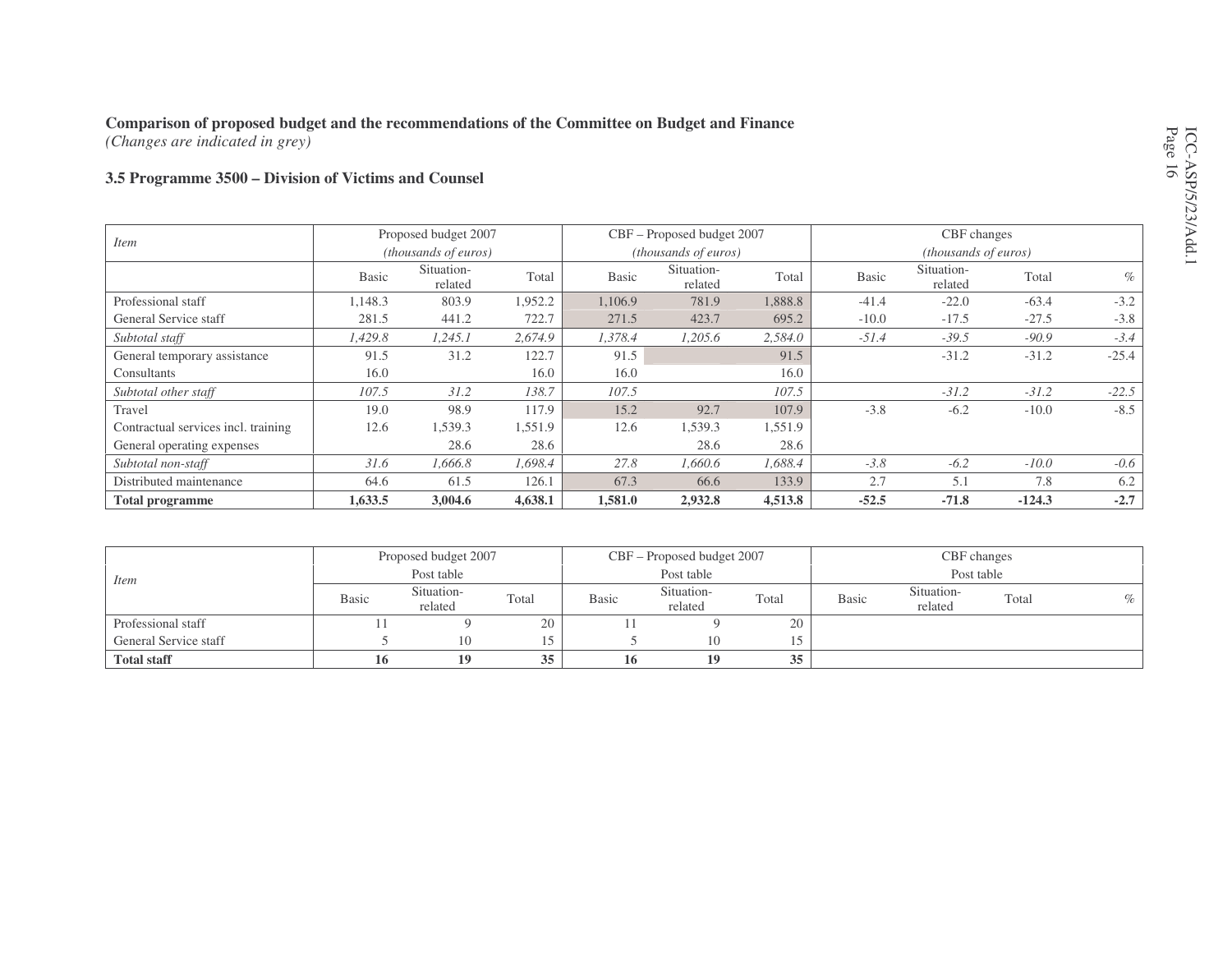*(Changes are indicated in grey)*

#### **3.6 Programme 3600 – Secretariat of the Trust Fund for Victims**

|                                     |       | Proposed budget 2007  |       |              | CBF - Proposed budget 2007  |       |              | CBF changes           |         |         |
|-------------------------------------|-------|-----------------------|-------|--------------|-----------------------------|-------|--------------|-----------------------|---------|---------|
| <i>Item</i>                         |       | (thousands of euros)  |       |              | <i>(thousands of euros)</i> |       |              | (thousands of euros)  |         |         |
|                                     | Basic | Situation-<br>related | Total | <b>Basic</b> | Situation-<br>related       | Total | <b>Basic</b> | Situation-<br>related | Total   | $\%$    |
| Professional staff                  | 363.9 |                       | 363.9 | 349.7        |                             | 349.7 | $-14.2$      |                       | $-14.2$ | $-3.9$  |
| General Service staff               | 112.6 |                       | 112.6 | 108.6        |                             | 108.6 | $-4.0$       |                       | $-4.0$  | $-3.6$  |
| Subtotal staff                      | 476.5 |                       | 476.5 | 458.3        |                             | 458.3 | $-18.2$      |                       | $-18.2$ | $-3.8$  |
| General temporary assistance        |       |                       |       |              |                             |       |              |                       |         |         |
| Subtotal other staff                |       |                       |       |              |                             |       |              |                       |         |         |
| Travel                              | 70.0  |                       | 70.0  | 49.0         |                             | 49.0  | $-21.0$      |                       | $-21.0$ | $-30.0$ |
| Hospitality                         | 7.0   |                       | 7.0   | 7.0          |                             | 7.0   |              |                       |         |         |
| Contractual services incl. training | 90.0  |                       | 90.0  | 90.0         |                             | 90.0  |              |                       |         |         |
| General operating expenses          | 83.0  |                       | 83.0  | 83.0         |                             | 83.0  |              |                       |         |         |
| Supplies and materials              | 10.0  |                       | 10.0  | 10.0         |                             | 10.0  |              |                       |         |         |
| Furniture and equipment             |       |                       |       |              |                             |       |              |                       |         |         |
| Subtotal non-staff                  | 260.0 |                       | 260.0 | 239.0        |                             | 239.0 | $-21.0$      |                       | $-21.0$ | $-8.1$  |
| Distributed maintenance             | 20.2  |                       | 20.2  | 21.1         |                             | 21.1  | 0.9          |                       | 0.9     | 4.5     |
| <b>Total programme</b>              | 756.7 |                       | 756.7 | 718.4        |                             | 718.4 | $-38.3$      |                       | $-38.3$ | $-5.1$  |

|                       |              | Proposed budget 2007  |       |              | $CBF -$ Proposed budget 2007 |       |              | CBF changes           |       |      |
|-----------------------|--------------|-----------------------|-------|--------------|------------------------------|-------|--------------|-----------------------|-------|------|
| <i>Item</i>           |              | Post table            |       |              | Post table                   |       |              | Post table            |       |      |
|                       | <b>Basic</b> | Situation-<br>related | Total | <b>Basic</b> | Situation-<br>related        | Total | <b>Basic</b> | Situation-<br>related | Total | $\%$ |
| Professional staff    |              |                       |       |              |                              |       |              |                       |       |      |
| General Service staff |              |                       |       |              |                              |       |              |                       |       |      |
| <b>Total staff</b>    |              |                       |       |              |                              |       |              |                       |       |      |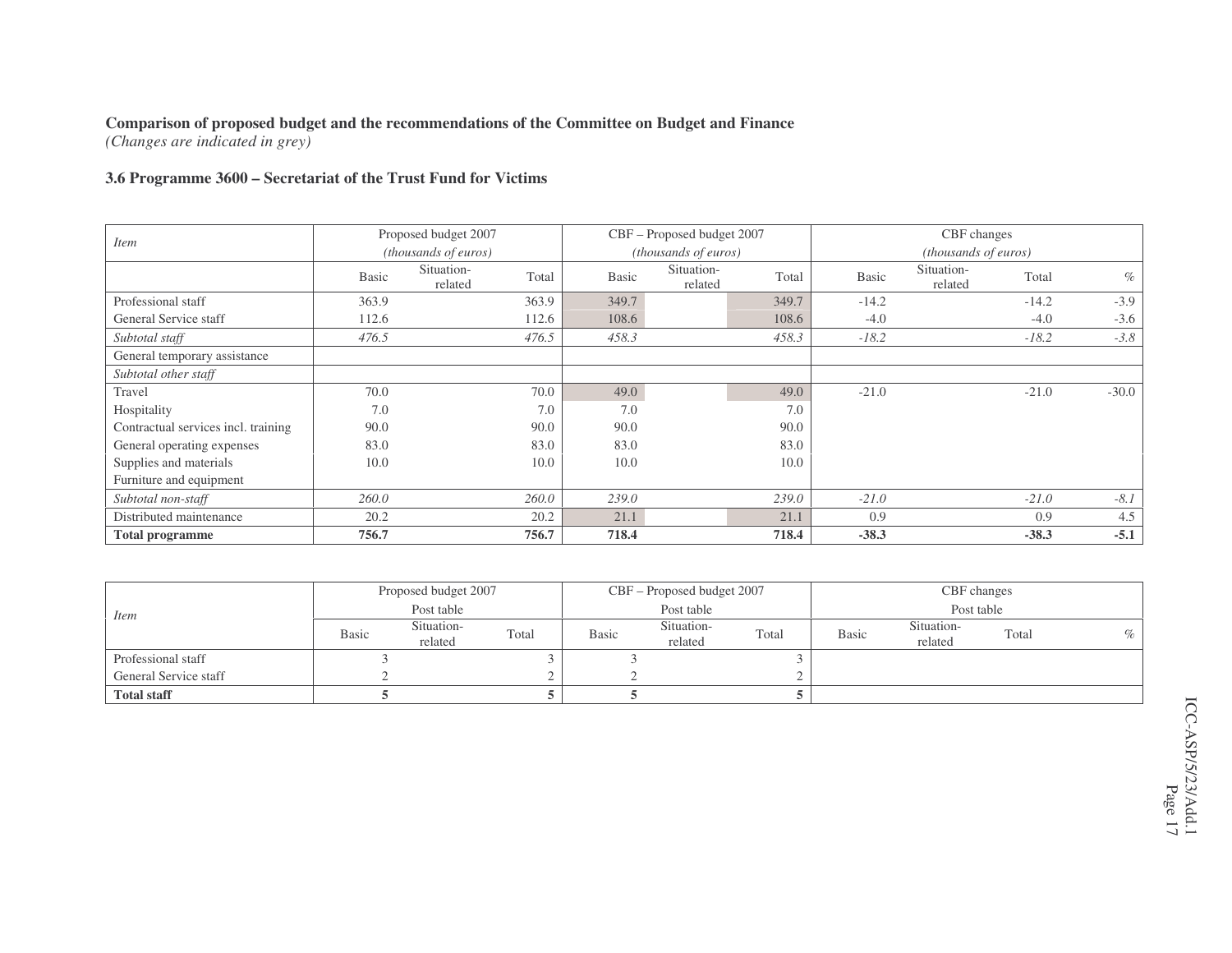#### **Comparison of proposed budget and the recommendations of the Committee on Budget and Finance** *(Changes are indicated in grey)*

**4. Major Programme IV – Secretariat of the Assembly of States Parties**

|                                     |              | Proposed budget 2007        |         |         | CBF – Proposed budget 2007  |         |              | CBF changes           |         |         |
|-------------------------------------|--------------|-----------------------------|---------|---------|-----------------------------|---------|--------------|-----------------------|---------|---------|
| <i>Item</i>                         |              | <i>(thousands of euros)</i> |         |         | <i>(thousands of euros)</i> |         |              | (thousands of euros)  |         |         |
|                                     | <b>Basic</b> | Situation-<br>related       | Total   | Basic   | Situation-<br>related       | Total   | <b>Basic</b> | Situation-<br>related | Total   | $\%$    |
| Professional staff                  | 507.2        |                             | 507.2   | 441.1   |                             | 441.1   | $-66.1$      |                       | $-66.1$ | $-13.0$ |
| General Service staff               | 288.0        |                             | 288.0   | 280.3   |                             | 280.3   | $-7.7$       |                       | $-7.7$  | $-2.7$  |
| Subtotal staff                      | 795.2        |                             | 795.2   | 721.4   |                             | 721.4   | $-73.8$      |                       | $-73.8$ | $-9.3$  |
| General temporary assistance        | 606.2        |                             | 606.2   | 708.3   |                             | 708.3   | 102.1        |                       | 102.1   | 16.8    |
| Temporary assistance to meetings    | 1,314.4      |                             | 1,314.4 | 1,314.4 |                             | 1,314.4 |              |                       |         |         |
| Overtime                            | 48.6         |                             | 48.6    | 48.6    |                             | 48.6    |              |                       |         |         |
| Subtotal other staff                | 1,969.2      |                             | 1,969.2 | 2,071.3 |                             | 2,071.3 | 102.1        |                       | 102.1   | 5.2     |
| Travel                              | 323.2        |                             | 323.2   | 335.0   |                             | 335.0   | 11.8         |                       | 11.8    | 3.7     |
| Hospitality                         | 10.0         |                             | 10.0    | 10.0    |                             | 10.0    |              |                       |         |         |
| Contractual services incl. training | 1,044.1      |                             | 1,044.1 | 1,044.1 |                             | 1,044.1 |              |                       |         |         |
| General operating expenses          | 55.0         |                             | 55.0    | 55.0    |                             | 55.0    |              |                       |         |         |
| Supplies and materials              | 23.1         |                             | 23.1    | 23.1    |                             | 23.1    |              |                       |         |         |
| Furniture and equipment             | 80.0         |                             | 80.0    | 80.0    |                             | 80.0    |              |                       |         |         |
| Subtotal non-staff                  | 1,535.4      |                             | 1,535.4 | 1,547.2 |                             | 1,547.2 | 11.8         |                       | 11.8    | 0.8     |
| Distributed maintenance             | 42.4         |                             | 42.4    | 37.9    |                             | 37.9    | $-4.5$       |                       | $-4.5$  | $-10.6$ |
| <b>Total Major Programme IV</b>     | 4,342.2      |                             | 4,342.2 | 4,377.8 |                             | 4,377.8 | 35.6         |                       | 35.6    | 0.8     |

|                       |              | Proposed budget 2007  |       |              | CBF – Proposed budget 2007 |       |              |                       | CBF changes |         |
|-----------------------|--------------|-----------------------|-------|--------------|----------------------------|-------|--------------|-----------------------|-------------|---------|
| <i>Item</i>           |              | Post table            |       |              | Post table                 |       |              |                       | Post table  |         |
|                       | <b>Basic</b> | Situation-<br>related | Total | <b>Basic</b> | Situation-<br>related      | Total | <b>Basic</b> | Situation-<br>related | Total       | $\%$    |
| Professional staff    |              |                       |       |              |                            |       |              |                       |             | $-20.0$ |
| General Service staff |              |                       |       |              |                            |       |              |                       |             |         |
| <b>Total staff</b>    | 10           |                       | 10    |              |                            |       |              |                       |             | $-10.0$ |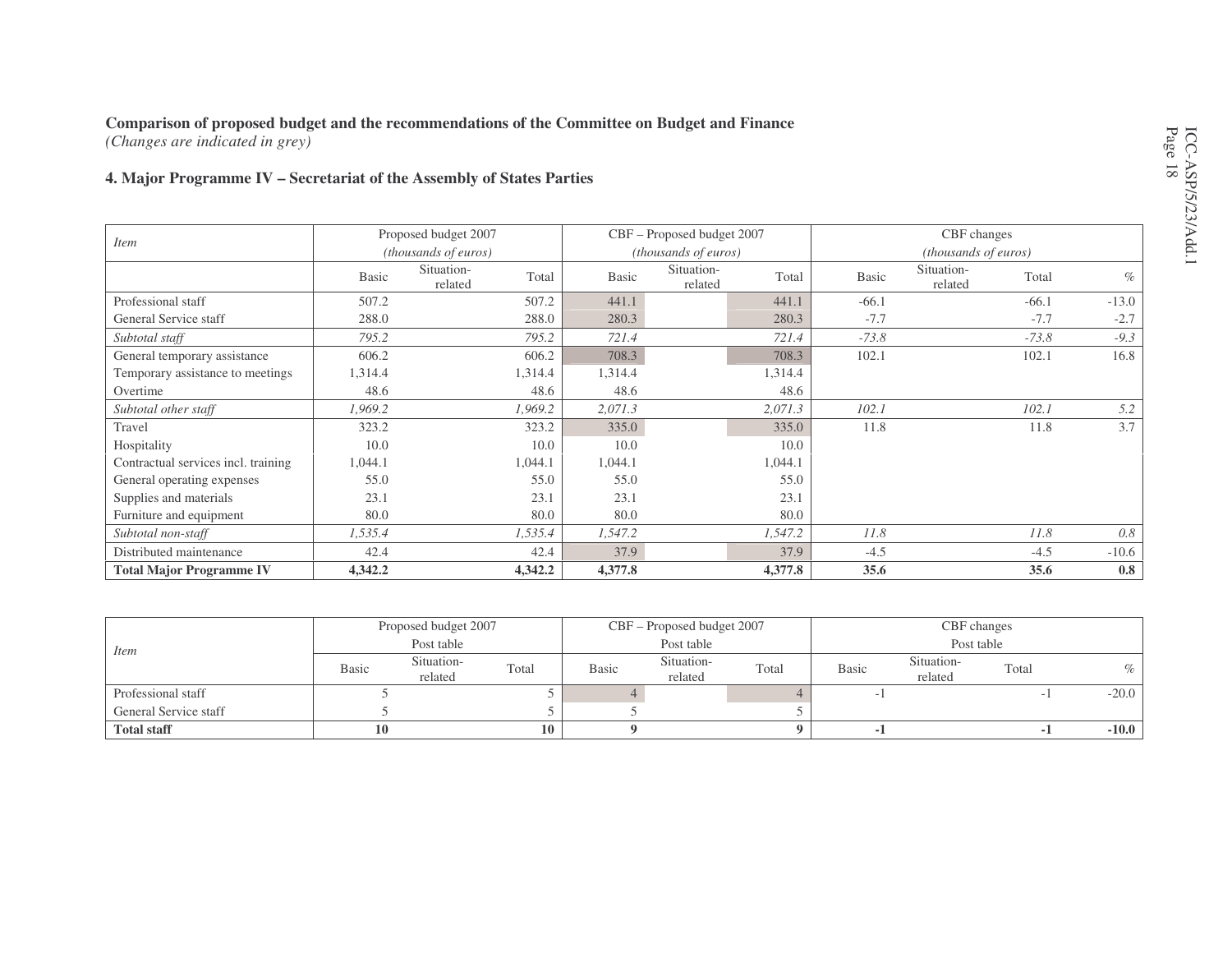*(Changes are indicated in grey)*

#### **5. Major Programme V – Investment in the Court's Premises**

|                                     |              | Proposed budget 2007           |              | CBF - Proposed budget 2007  |         |              | CBF changes           |          |         |
|-------------------------------------|--------------|--------------------------------|--------------|-----------------------------|---------|--------------|-----------------------|----------|---------|
| <i>Item</i>                         |              | (thousands of euros)           |              | <i>(thousands of euros)</i> |         |              | (thousands of euros)  |          |         |
|                                     | <b>Basic</b> | Situation-<br>Total<br>related | <b>Basic</b> | Situation-<br>related       | Total   | <b>Basic</b> | Situation-<br>related | Total    | $\%$    |
| Professional staff                  | 180.1        | 180.1                          | 180.1        |                             | 180.1   | 0.0          |                       | 0.0      | 0.0     |
| General Service staff               | 281.7        | 281.7                          | 31.3         |                             | 31.3    | $-250.4$     |                       | $-250.4$ | $-88.9$ |
| Subtotal staff                      | 461.8        | 461.8                          | 211.4        |                             | 211.4   | $-250.4$     |                       | $-250.4$ | $-54.2$ |
| General temporary assistance        | 250.0        | 250.0                          | 250.0        |                             | 250.0   |              |                       |          |         |
| Subtotal other staff                | 250.0        | 250.0                          | 250.0        |                             | 250.0   |              |                       |          |         |
| Travel                              | 11.4         | 11.4                           | 11.4         |                             | 11.4    |              |                       |          |         |
| Contractual services incl. training | 354.0        | 354.0                          | 354.0        |                             | 354.0   |              |                       |          |         |
| General operating expenses          | 422.9        | 422.9                          | 422.9        |                             | 422.9   |              |                       |          |         |
| Supplies and materials              | 157.6        | 157.6                          | 157.6        |                             | 157.6   |              |                       |          |         |
| Furniture and equipment             | 863.1        | 863.1                          | 863.1        |                             | 863.1   |              |                       |          |         |
| Subtotal non-staff                  | 1,809.0      | 1,809.0                        | 1,809.0      |                             | 1,809.0 |              |                       |          |         |
| Distributed maintenance             | 44.4         | 44.4                           | 12.6         |                             | 12.6    | $-31.8$      |                       | $-31.8$  | $-71.6$ |
| <b>Total Major Programme V</b>      | 2,565.2      | 2,565.2                        | 2,283.0      |                             | 2,283.0 | $-282.2$     |                       | $-282.2$ | $-11.0$ |

|                       |              | Proposed budget 2007  |       |              | CBF – Proposed budget 2007 |       |              |                       | CBF changes |         |
|-----------------------|--------------|-----------------------|-------|--------------|----------------------------|-------|--------------|-----------------------|-------------|---------|
| <i>Item</i>           |              | Post table            |       |              | Post table                 |       |              | Post table            |             |         |
|                       | <b>Basic</b> | Situation-<br>related | Total | <b>Basic</b> | Situation-<br>related      | Total | <b>Basic</b> | Situation-<br>related | Total       | $\%$    |
| Professional staff    |              |                       |       |              |                            |       |              |                       |             |         |
| General Service staff |              |                       |       |              |                            |       | -^           |                       | -0          | $-88.9$ |
| <b>Total staff</b>    |              |                       |       |              |                            |       | -0           |                       | -0          | $-72.7$ |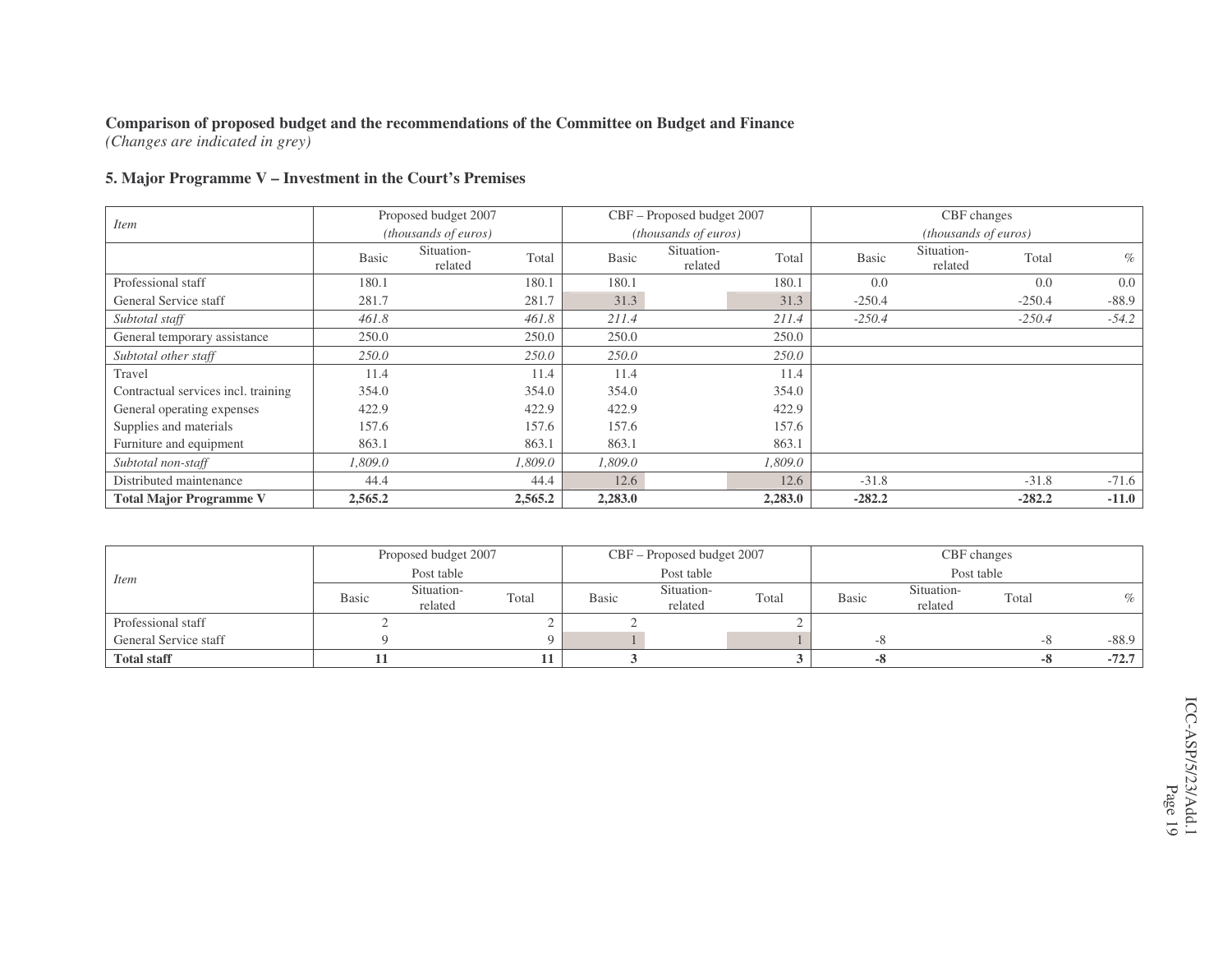*(Changes are indicated in grey)*

#### **5.1 Programme 5100 – Interim premises**

|                                     |              | Proposed budget 2007           | CBF - Proposed budget 2007 |                       |         | CBF changes  |                               |                                          |         |  |
|-------------------------------------|--------------|--------------------------------|----------------------------|-----------------------|---------|--------------|-------------------------------|------------------------------------------|---------|--|
| <i>Item</i>                         |              | (thousands of euros)           |                            | (thousands of euros)  |         |              | ( <i>thousands of euros</i> ) | Total<br>$-250.4$<br>$-250.4$<br>$-32.1$ |         |  |
|                                     | <b>Basic</b> | Situation-<br>Total<br>related | <b>Basic</b>               | Situation-<br>related | Total   | <b>Basic</b> | Situation-<br>related         |                                          | $\%$    |  |
| General Service staff               | 281.7        | 281.7                          | 31.3                       |                       | 31.3    | $-250.4$     |                               |                                          | $-88.9$ |  |
| Subtotal staff                      | 281.7        | 281.7                          | 31.3                       |                       | 31.3    | $-250.4$     |                               |                                          | $-88.9$ |  |
| General temporary assistance        | 250.0        | 250.0                          | 250.0                      |                       | 250.0   |              |                               |                                          |         |  |
| Subtotal other staff                | 250.0        | 250.0                          | 250.0                      |                       | 250.0   |              |                               |                                          |         |  |
| Contractual services incl. training | 44.0         | 44.0                           | 44.0                       |                       | 44.0    |              |                               |                                          |         |  |
| General operating expenses          | 422.9        | 422.9                          | 422.9                      |                       | 422.9   |              |                               |                                          |         |  |
| Supplies and materials              | 157.6        | 157.6                          | 157.6                      |                       | 157.6   |              |                               |                                          |         |  |
| Furniture and equipment             | 863.1        | 863.1                          | 863.1                      |                       | 863.1   |              |                               |                                          |         |  |
| Subtotal non-staff                  | 1.487.6      | 1,487.6                        | 1,487.6                    |                       | 1,487.6 |              |                               |                                          |         |  |
| Distributed maintenance             | 36.3         | 36.3                           | 4.2                        |                       | 4.2     | $-32.1$      |                               |                                          | $-88.4$ |  |
| <b>Total programme</b>              | 2,055.6      | 2,055.6                        | 1,773.1                    |                       | 1,773.1 | $-282.5$     |                               | $-282.5$                                 | $-13.7$ |  |

| <i>Item</i>           | Proposed budget 2007 |                       |       | CBF - Proposed budget 2007 |                       |       | CBF changes  |                       |       |         |
|-----------------------|----------------------|-----------------------|-------|----------------------------|-----------------------|-------|--------------|-----------------------|-------|---------|
|                       | Post table           |                       |       | Post table                 |                       |       | Post table   |                       |       |         |
|                       | <b>Basic</b>         | Situation-<br>related | Total | Basic                      | Situation-<br>related | Total | <b>Basic</b> | Situation-<br>related | Total |         |
| Professional staff    |                      |                       |       |                            |                       |       |              |                       |       |         |
| General Service staff |                      |                       |       |                            |                       |       | -^           |                       | -0    | $-88.9$ |
| <b>Total staff</b>    |                      |                       |       |                            |                       |       | -8           |                       | -0    | $-88.9$ |